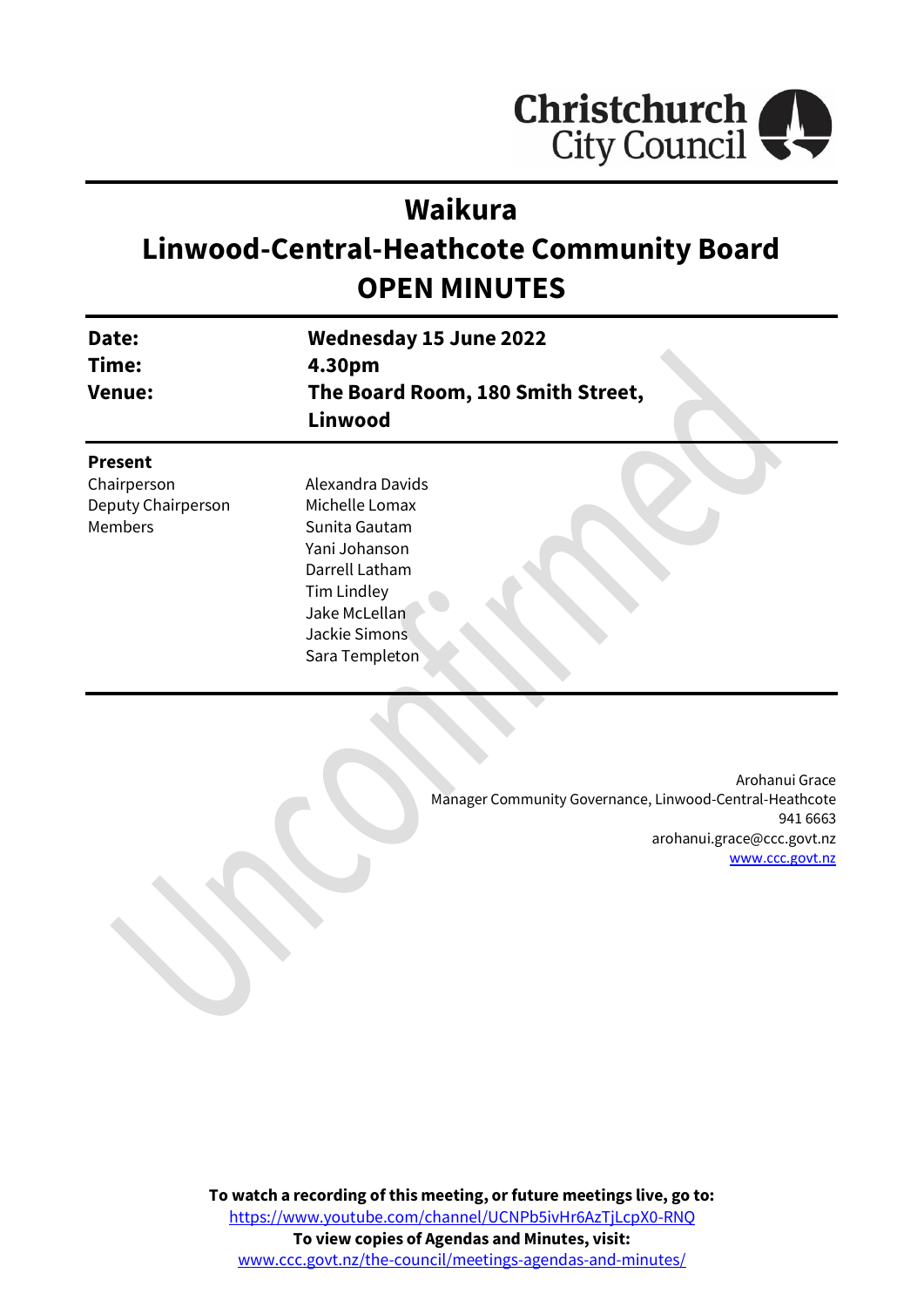

- **Part A Matters Requiring a Council Decision**
- **Part B Reports for Information**
- **Part C Decisions Under Delegation**

# **Karakia Tīmatanga**:

The agenda was dealt with in the following order.

# **1. Apologies Ngā Whakapāha**

# **Part C**

### **Community Board Resolved LCHB/2022/00063**

That an apology received from Jake McLellan for lateness be accepted.

Sara Templeton/Sunita Gautam **Carried**

# **2. Declarations of Interest Ngā Whakapuaki Aronga**

#### **Part B**

There were no declarations of interest recorded.

# **3. Confirmation of Previous Minutes Te Whakaāe o te hui o mua**

### **Part C**

### **Community Board Resolved LCHB/2022/00064**

That the open and public excluded minutes of the Waikura Linwood-Central-Heathcote Community Board meeting held on Wednesday, 1 June 2022 be confirmed.

Darrell Latham/Jackie Simons **Carried**

# **4. Public Forum Te Huinga Whānui**

#### **Part B**

### **4.1 Te Pou Toetoe: Linwood Pool Basketball Court Lights**

Milahn Taufua-Paulo from Bromley Primary School, representing local rangatahi, and Sarah Miller, from Strengthening Linwood Youth Trust spoke to the Board regarding installation of lights at Te Pou Toetoe: Linwood Pool Basketball Court.

After questions from members, the Chairperson thanked Milahn Taufua-Paulo for his presentation and Ms Miller for her presentation.

The Board agreed to request staff advice on the cost to install court lights at Te Pou Toetoe Linwood Park Basketball Court.

#### **Attachments**

A Item 4.1 - Public Forum: Te Pou Toetoe: Linwood Pool Lighting of Basketball Court by Milahn Taufua-Paulo ⇒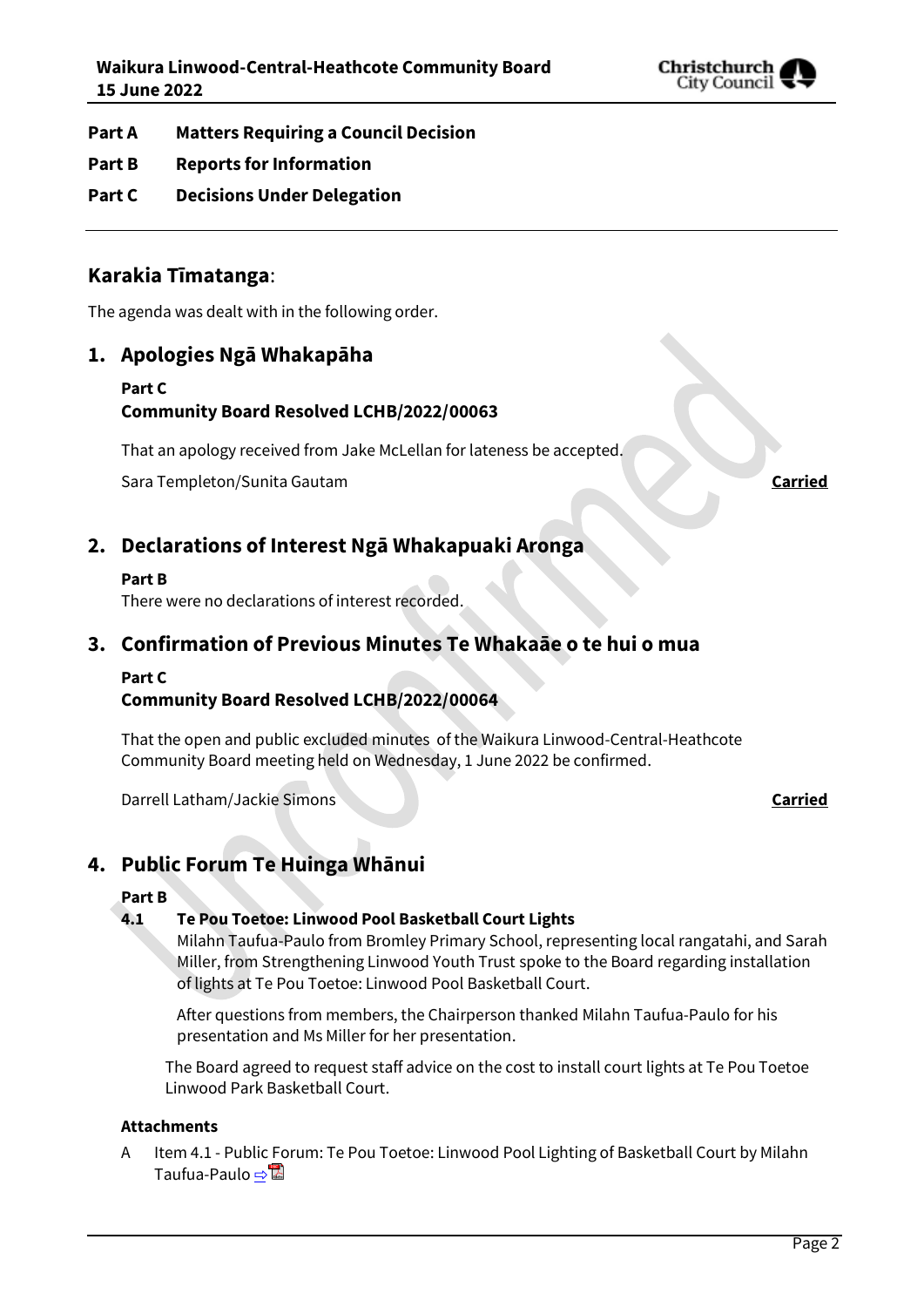

#### **4.2 Canterbury Softball**

Cheryl Kemp, Chief Executive spoke on behalf of Canterbury Softball regarding a Canterbury Softball project to replace the lime fields, Cuthbert's Green with an artificial surface.

Jake McLellan arrived at the meeting at 4:54 pm.

After questions from members, the Chairperson thanked Ms Kemp for her presentation.

The Board agreed to request that a letter of support from the Board for Canterbury Softball's application to the Council's Capital Endowment Fund.

# **5. Deputations by Appointment Ngā Huinga Whakaritenga**

#### **Part B**

#### **5.3 Ōpāwaho (Lower Heathcote) Guidance Plan**

Malcolm Long spoke on behalf of Friends of Farnley Reserve regarding Item 7 – Ōpāwaho (Lower Heathcote) Guidance Plan.

After questions from members, the Chairperson thanked Mr Long for his presentation.

Item 7 of these minutes refers.

#### **Attachments**

A Item 5.3 – Deputation: Ōpāwaho (Lower Heathcote) Guidance Plan [⇨](../../../RedirectToInvalidFileName.aspx?FileName=LCHB_20220615_MAT_7608.PDF#PAGE=4)

# **7. Ōpāwaho (Lower Heathcote) Guidance Plan**

#### **Board Comment**

The Board heard from the Working Party Chairperson and took into consideration the deputation from Mr Long (Item 5 of these minutes refers).

Following agreement to adopt the Ōpāwaho (Lower Heathcote) Guidance the Board agreed to seek Council endorsement of the Plan

### **Officer Recommendations Ngā Tūtohu**

That the Waikura Linwood-Central-Heathcote Community Board:

- 1. Adopts the Ōpāwaho (Lower Heathcote) Guidance Plan attached to this report as Attachment A.
- 2. Presents the Ōpāwaho (Lower Heathcote) Guidance Plan to Council for information.
- 3. Note that the adoption of the Ōpāwaho (Lower Heathcote) Guidance Plan does not commit the Waikura Linwood-Central-Heathcote Community Board, the Council on any community partner to the implementation of the Plan. Instead, the plan will provide future Community Boards and community groups a coherent big picture from which to advocate for projects and funding, the implementation of which will be undertaken as and when resources are allocated over time.

### **Community Board Resolved LCHB/2022/00065**

#### **Part C**

That the Waikura Linwood-Central-Heathcote Community Board: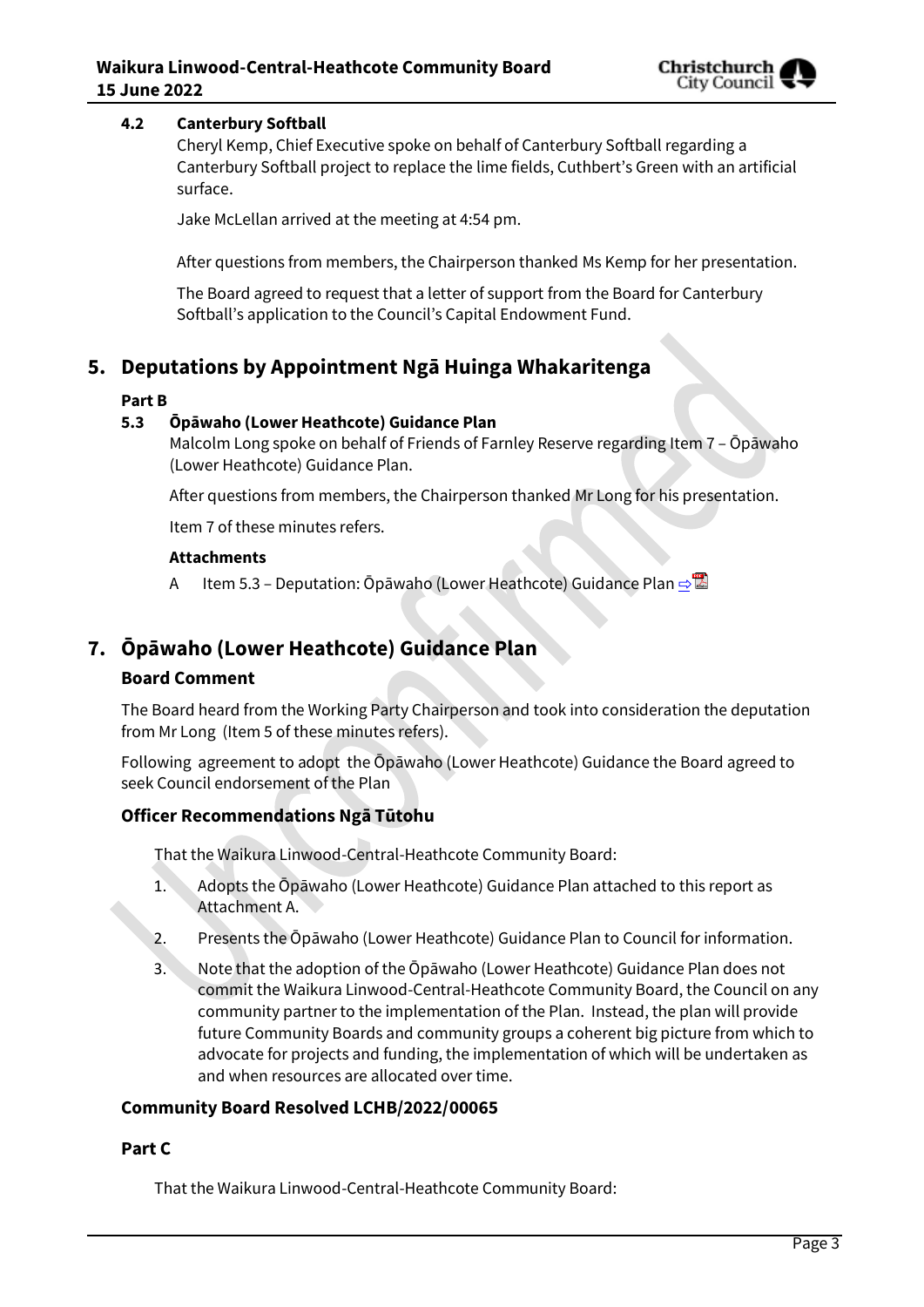

- 1. Adopts the Ōpāwaho (Lower Heathcote) Guidance Plan attached to this report as Attachment A to the report on the meeting agenda.
- 2. Presents the Ōpāwaho (Lower Heathcote) Guidance Plan to Council for endorsement.
- 3. Notes that the adoption of the Ōpāwaho (Lower Heathcote) Guidance Plan does not commit the Waikura Linwood-Central-Heathcote Community Board, the Council on any community partner to the implementation of the Plan. Instead, the plan will provide future Community Boards and community groups a coherent big picture from which to advocate for projects and funding, the implementation of which will be undertaken as and when resources are allocated over time.
- 4. That a copy of the Ōpāwaho (Lower Heathcote) Guidance Plan be forwarded to Spreydon-Cashmere Community Board for their information.

Yani Johanson/Tim Lindley **Carried**

# **Community Board Decided LCHB/2022/00066**

#### **Part A**

That the Waikura Linwood-Central-Heathcote Community Board recommends that the Council:

- 1. Endorses the Ōpāwaho (Lower Heathcote) Guidance Plan adopted by the Board at its 15 June 2022 meeting. (Attachment A to the report on the meeting agenda).
- 2. Notes that the adoption or endorsement of the Ōpāwaho (Lower Heathcote) Guidance Plan does not commit the Waikura Linwood-Central-Heathcote Community Board, the Council on any community partner to the implementation of the Plan. Instead, the plan will provide future Community Boards and community groups a coherent big picture from which to advocate for projects and funding, the implementation of which will be undertaken as and when resources are allocated over time.

Yani Johanson/Tim Lindley **Carried**

### **5.1 Slow Speed Neighbourhoods - Opawa**

Claire Coveney spoke to the Board regarding Item 8 - Slow Speed Neighbourhoods – Opawa outlining her concerns for cyclists in the area.

After questions from members, the Chairperson thanked Ms Coveney for her presentation.

### **5.2 Slow Speed Neighbourhoods - Opawa**

Mr Trevor Andrews, resident, spoke to the Board regarding Item 8 – Slow Speed Neighbourhoods – Opawa.

After questions from members, the Chairperson thanked Mr Andrews for his presentation.

#### **Attachments**

A Item 5.2 - Deputation: Slow Speeds Neighbourhoods – Opawa by Mr Trevor Andrews  $\Rightarrow$ **POP** 

# **8. Slow Speed Neighbourhoods - Opawa**

The Board took into consideration the deputations from Ms Coveney and Mr Andrews . (Items 5.1 and 5.2 of these minutes refers).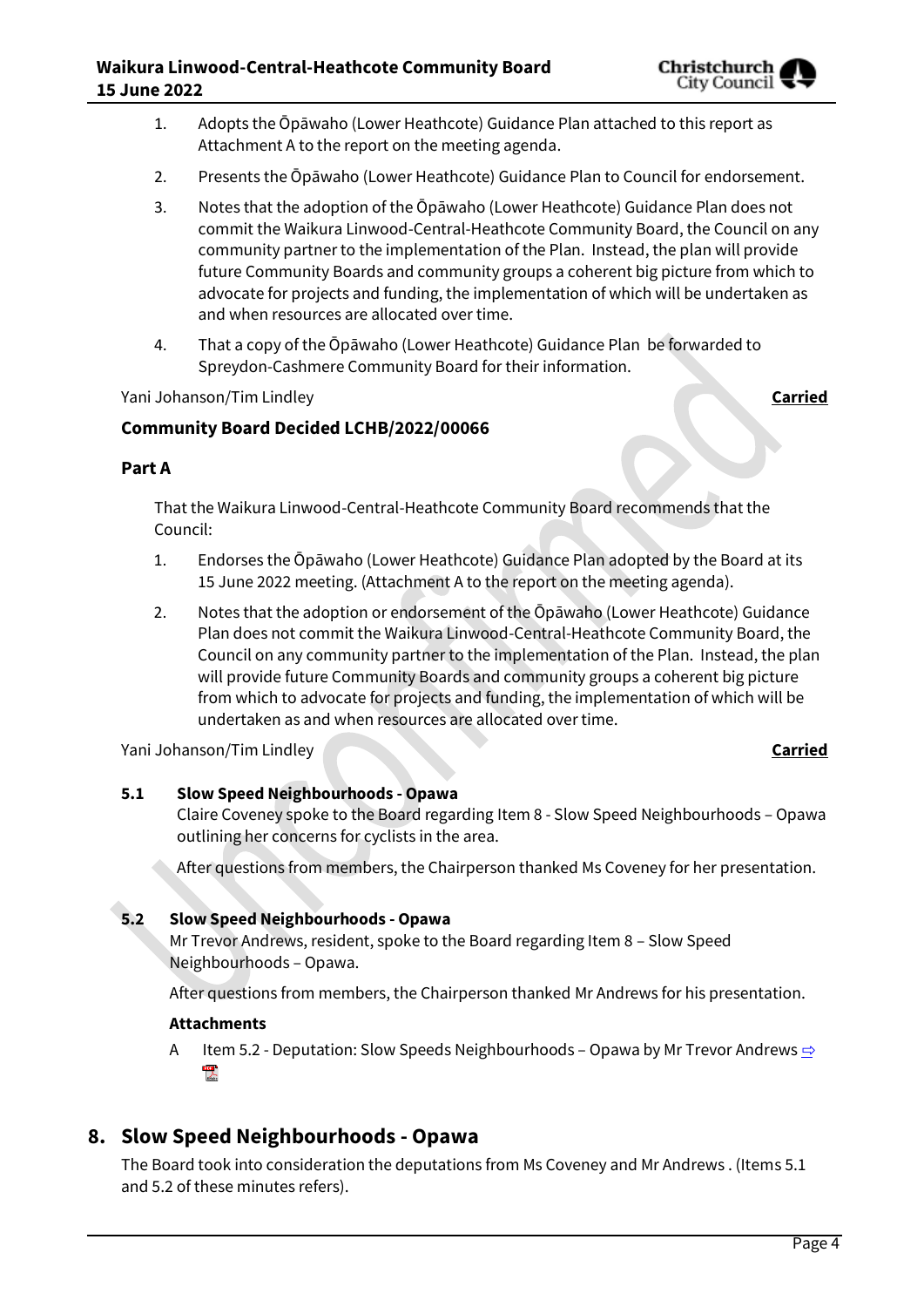The Board discussed parts of Hawford Road, Opawa Road and Garlands Road and whether a 30 kilometres per hour speed limit in these streets would be appropriate.

The Board agreed to suspend the consideration of the report to enable staff to leave the meeting to check the validity of the Board's proposed changes to Hawford Road, Opawa Road and Garlands Road.

### **5.4 Christchurch Wastewater Plant**

David Lynch, resident, spoke to the Board regarding Item 15: Board Area Report, paragraph  $3.4.3 -$ 

*The Board agreed that the Community Board Chairperson and Deputy Chairperson meet with the Mayor and the Chief Executive to discuss the Board's concerns on the communications to the Community Board on the Christchurch Wastewater Plant odour. The Board Chairperson to report back to the Board on the outcome of the meeting.*

After questions from members, the Chairperson thanked Mr Lynch for his presentation.

#### **Attachments**

A Item 5.4 – Deputation: Christchurch Wastewater Plant by Mr David Lynch  $\Rightarrow \blacksquare$ 

# **8. Slow Speed Neighbourhoods - Opawa Continued**

### **Officer Recommendations Ngā Tūtohu**

That the Waikura Linwood-Central-Heathcote Community Board recommends that the Council:

Speed Limit Changes

- 1. Approves, pursuant to Part 4 Clause 27 of the Christchurch City Council Traffic and Parking Bylaw 2017 and Land Transport Rule: Setting of Speed Limits 2022, that the speed limits on the following roads be revoked and set generally as identified in Attachment A to the staff report and listed below in clauses 1a-1ppp (including resultant changes made to the Christchurch City Council Register of Speed Limits and associated Speed Limit Maps).
	- a. Revoke the existing permanent speed limit of 50 kilometres per hour on Hornbrook Street (entire length).
	- b. Approve that the permanent speed limit on Hornbrook Street (entire length) be set at 30 kilometres per hour.
	- c. Revoke the existing permanent speed limit of 50 kilometres per hour on Bond Street (entire length).
	- d. Approve that the permanent speed limit on Bond Street (entire length) be set at 30 kilometres per hour.
	- e. Revoke the existing permanent speed limit of 50 kilometres per hour on Hassals Lane (entire length).
	- f. Approve that the permanent speed limit on Hassals Lane (entire length) be set at 30 kilometres per hour.
	- g. Revoke the existing permanent speed limit of 50 kilometres per hour on Westby Street (entire length).
	- h. Approve that the permanent speed limit on Westby Street (entire length) be set at 30 kilometres per hour.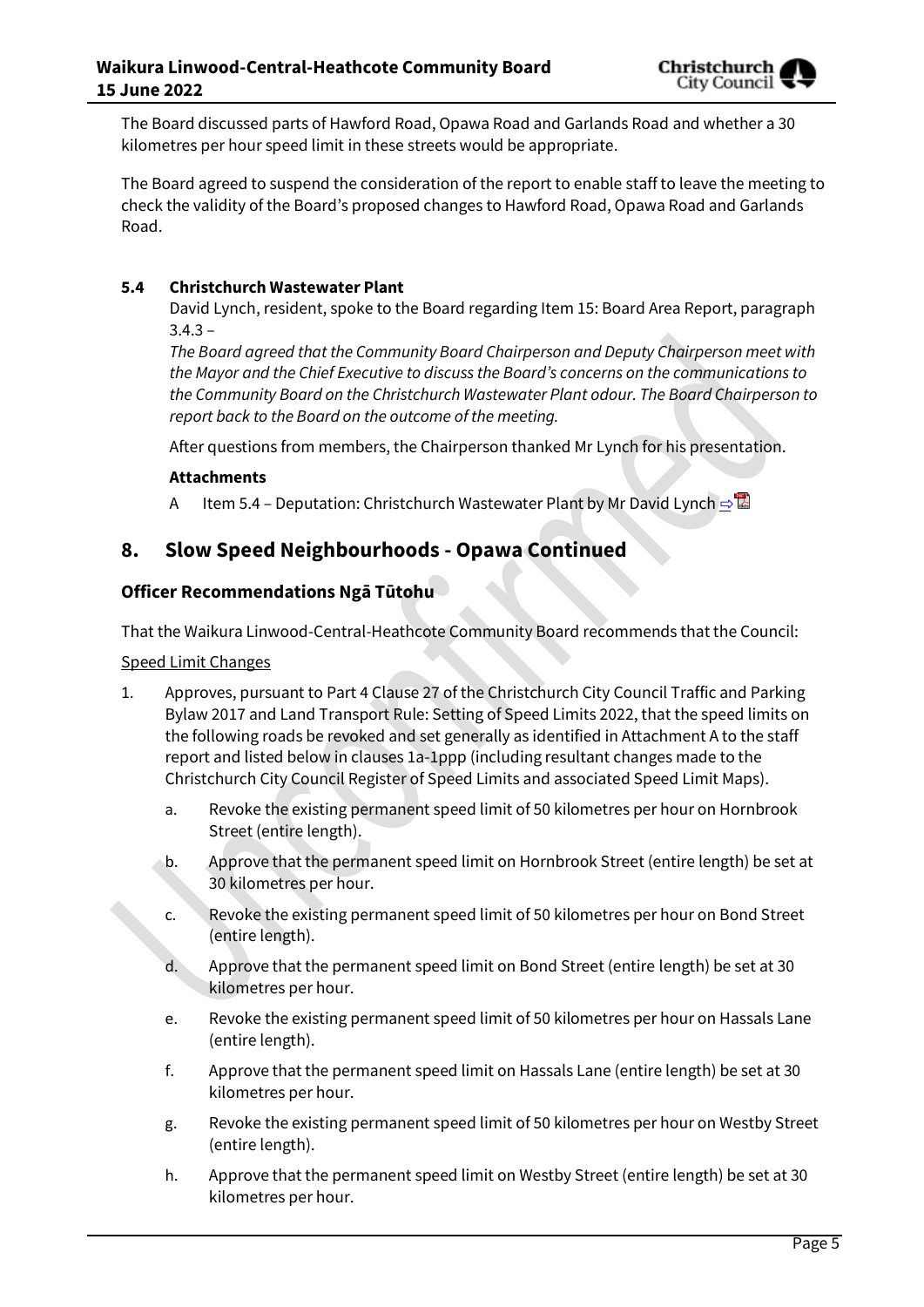| i.  | Revoke the existing permanent speed limit of 50 kilometres per hour on York Street<br>(entire length).                                                                                                         |
|-----|----------------------------------------------------------------------------------------------------------------------------------------------------------------------------------------------------------------|
| j.  | Approve that the permanent speed limit on York Street (entire length) be set at 30<br>kilometres per hour.                                                                                                     |
| k.  | Revoke the existing permanent speed limit of 50 kilometres per hour on Acorn Close<br>(entire length).                                                                                                         |
| I.  | Approve that the permanent speed limit on Acorn Close (entire length) be set at 30<br>kilometres per hour.                                                                                                     |
| m.  | Revoke the existing permanent speed limit of 50 kilometres per hour on Fifield Terrace<br>from its intersection with Waltham Road to its intersection with Ensors Road.                                        |
| n.  | Approve that the permanent speed limit on Fifield Terrace from its intersection with<br>Waltham Road to its intersection with Ensors Road be set at 30 kilometres per hour.                                    |
| о.  | Revoke the existing permanent speed limit of 50 kilometres per hour on Locarno Street<br>(entire length).                                                                                                      |
| p.  | Approve that the permanent speed limit on Locarno Street (entire length) be set at 30<br>kilometres per hour.                                                                                                  |
| q.  | Revoke the existing permanent speed limit of 50 kilometres per hour on Cholmondeley<br>Avenue (entire length).                                                                                                 |
| r.  | Approve that the permanent speed limit on Cholmondeley Avenue (entire length) be<br>set at 30 kilometres per hour.                                                                                             |
| S.  | Revoke the existing permanent speed limit of 50 kilometres per hour on Reeves Road<br>(entire length).                                                                                                         |
| t.  | Approve that the permanent speed limit on Reeves Road (entire length) be set at 30<br>kilometres per hour.                                                                                                     |
| u.  | Revoke the existing permanent speed limit of 50 kilometres per hour on Fifield Terrace<br>from its intersection with Ensors Road to its intersection with Beckford Road.                                       |
| ν.  | Approve that the permanent speed limit on Fifield Terrace from its intersection with<br>Ensors Road to its intersection with Beckford Road be set at 30 kilometres per hour.                                   |
| w.  | Revoke the existing permanent speed limit of 50 kilometres per hour on Ford Road<br>from its intersection with Fifield Terrace to its intersection with Hawford Road.                                          |
| х.  | Approve that the permanent speed limit on Ford Road from its intersection with Fifield<br>Terrace to its intersection with Hawford Road be set at 30 kilometres per hour.                                      |
| у.  | Revoke the existing permanent speed limit of 50 kilometres per hour on Fifield Terrace<br>from its intersection with Beckford Road and extending in a southerly direction to the<br>end of the cul-de-sac.     |
| Z.  | Approve that the permanent speed limit on Fifield Terrace from its intersection with<br>Beckford Road and extending in a southerly direction to the end of the cul-de-sac be<br>set at 30 kilometres per hour. |
| aa. | Revoke the existing permanent speed limit of 50 kilometres per hour on Ombersley<br>Terrace (entire length).                                                                                                   |
| bb. | Approve that the permanent speed limit on Ombersley Terrace (entire length) be set at<br>30 kilometres per hour.                                                                                               |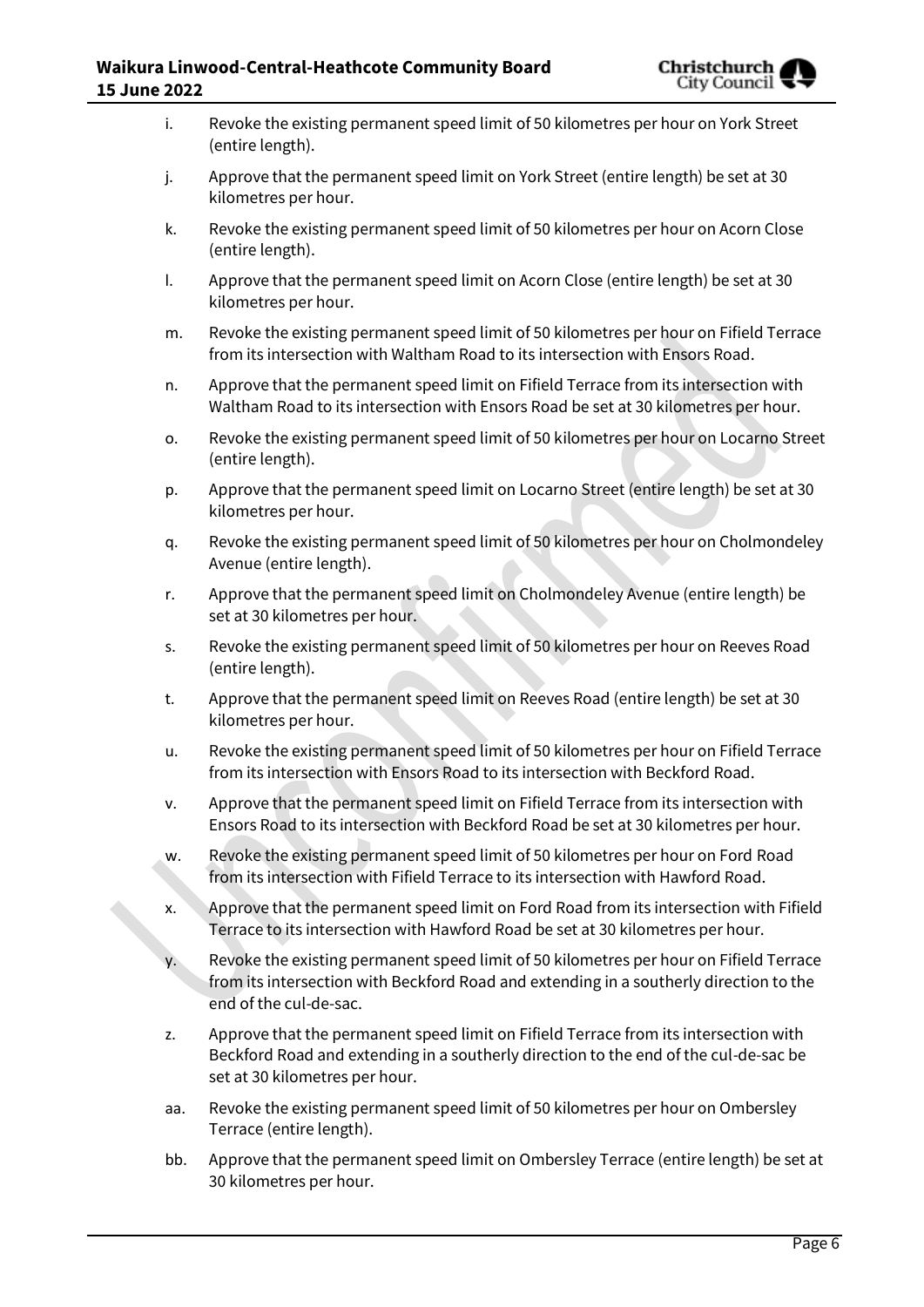| CC. | Revoke the existing permanent speed limit of 50 kilometres per hour on Butler Street<br>(entire length).                                                                      |
|-----|-------------------------------------------------------------------------------------------------------------------------------------------------------------------------------|
| dd. | Approve that the permanent speed limit on Butler Street (entire length) be set at 30<br>kilometres per hour.                                                                  |
| ee. | Revoke the existing permanent speed limit of 50 kilometres per hour on Tekapo Place<br>(entire length).                                                                       |
| ff. | Approve that the permanent speed limit on Tekapo Place (entire length) be set at 30<br>kilometres per hour.                                                                   |
| gg. | Revoke the existing permanent speed limit of 50 kilometres per hour on Newbery<br>Street (entire length).                                                                     |
| hh. | Approve that the permanent speed limit on Newbery Street (entire length) be set at 30<br>kilometres per hour.                                                                 |
| ii. | Revoke the existing permanent speed limit of 50 kilometres per hour on Kitchener<br>Place (entire length).                                                                    |
| jj. | Approve that the permanent speed limit on Kitchener Place (entire length) be set at 30<br>kilometres per hour.                                                                |
| kk. | Revoke the existing permanent speed limit of 50 kilometres per hour on Louisson Place<br>(entire length).                                                                     |
| ΙΙ. | Approve that the permanent speed limit on Louisson Place (entire length) be set at 30<br>kilometres per hour.                                                                 |
|     | mm. Revoke the existing permanent speed limit of 50 kilometres per hour on Ford Road<br>from its intersection with Hawford Road to its intersection with Opawa Road.          |
| nn. | Approve that the permanent speed limit on Ford Road from its intersection with<br>Hawford Road to its intersection with Opawa Road be set at 30 kilometres per hour.          |
| 00. | Revoke the existing permanent speed limit of 50 kilometres per hour on Beckford Road<br>from its intersection with Fifield Terrace to its intersection with Hawford Road.     |
| pp. | Approve that the permanent speed limit on Beckford Road from its intersection with<br>Fifield Terrace to its intersection with Hawford Road be set at 40 kilometres per hour. |
| qq. | Revoke the existing permanent speed limit of 50 kilometres per hour on Hawford Road<br>from its intersection with Beckford Road to its intersection with Opawa Road.          |
| rr. | Approve that the permanent speed limit on Hawford Road from its intersection with<br>Beckford Road to its intersection with Opawa Road be set at 40 kilometres per hour.      |
| SS. | Revoke the existing permanent speed limit of 50 kilometres per hour on Opawa Road<br>from its intersection with Brougham Street to its intersection with Ensors Road.         |
| tt. | Approve that the permanent speed limit on Opawa Road from its intersection with<br>Brougham Street to its intersection with Ensors Road be set at 40 kilometres per hour.     |
| uu. | Revoke the existing permanent speed limit of 50 kilometres per hour on Opawa Road<br>from its intersection with Ensors Road to its intersection with Hawford Road.            |
| VV. | Approve that the permanent speed limit on Opawa Road from its intersection with<br>Ensors Road to its intersection with Hawford Road be set at 40 kilometres per hour.        |
| ww. | Revoke the existing permanent speed limit of 50 kilometres per hour on Opawa Road<br>from its intersection with Hawford Road to its intersection with Ford Road.              |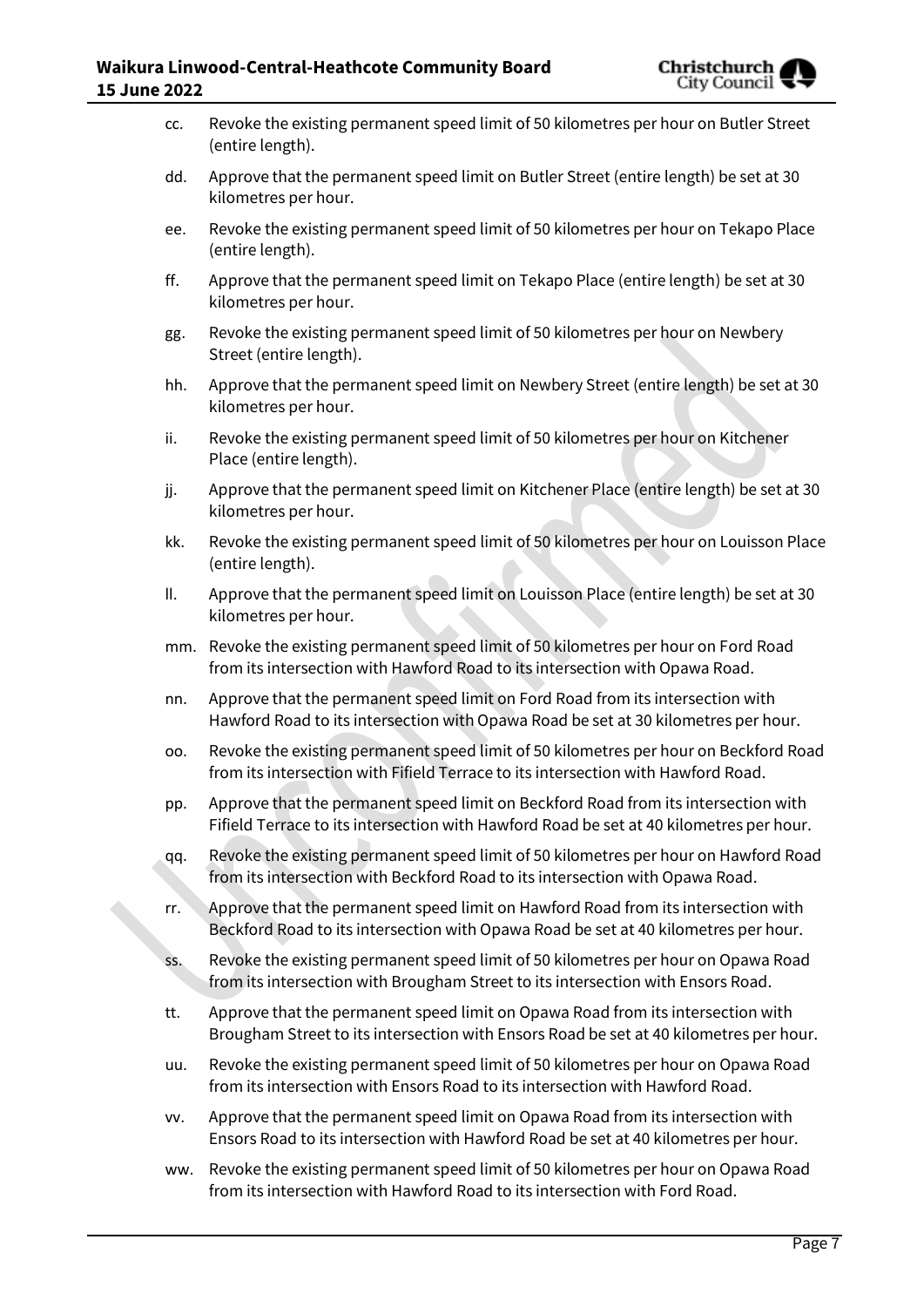- xx. Approve that the permanent speed limit on Opawa Road from its intersection with Hawford Road to its intersection with Ford Road be set at 30 kilometres per hour. yy. Revoke the existing permanent speed limit of 50 kilometres per hour on Opawa Road from its intersection with Ford Road to its intersection with Brougham Street. zz. Approve that the permanent speed limit on Opawa Road from its intersection with Ford Road to its intersection with Brougham Street be set at 40 kilometres per hour. aaa. Revoke the existing permanent speed limit of 50 kilometres per hour on Opawa Road from its intersection with Opawa Road to its intersection with Garlands Road. bbb. Approve that the permanent speed limit on Opawa Road from its intersection with Opawa Road to its intersection with Garlands Road be set at 40 kilometres per hour. ccc. Revoke the existing permanent speed limit of 50 kilometres per hour on Garlands Road from its intersection with Opawa Road to its intersection with Opawa Road. ddd. Approve that the permanent speed limit on Garlands Road from its intersection with Opawa Road to its intersection with Opawa Road be set at 40 kilometres per hour. eee. Revoke the existing permanent speed limit of 50 kilometres per hour on Earl Street (entire length). fff. Approve that the permanent speed limit on Earl Street (entire length) be set at 40 kilometres per hour. ggg. Revoke the existing permanent speed limit of 50 kilometres per hour on Aynsley Terrace (entire length). hhh. Approve that the permanent speed limit on Aynsley Terrace (entire length) be set at 30 kilometres per hour. iii. Revoke the existing permanent speed limit of 50 kilometres per hour on Vincent Place (entire length). jjj. Approve that the permanent speed limit on Vincent Place (entire length) be set at 30 kilometres per hour. kkk. Revoke the existing permanent speed limit of 50 kilometres per hour on Vincent Place (entire length). lll. Approve that the permanent speed limit on Vincent Place (entire length) be set at 30 kilometres per hour. mmm. Revoke the existing permanent speed limit of 50 kilometres per hour on Richardson Terrace from its intersection with Opawa Road and extending in a northeasterly direction for a distance of 198 metres. nnn. Approve that the permanent speed limit on Richardson Terrace from its intersection with Opawa Road and extending in a north-easterly direction for a distance of 198 metres be set at 30 kilometres per hour. ooo. Revoke the existing permanent speed limit of 50 kilometres per hour on Clarendon Terrace from its intersection with Opawa Road and extending in a north-easterly
	- ppp. Approve that the permanent speed limit on Clarendon Terrace from its intersection with Opawa Road and extending in a north-easterly direction for a distance of 175 metres be set at 30 kilometres per hour.

direction for a distance of 175 metres.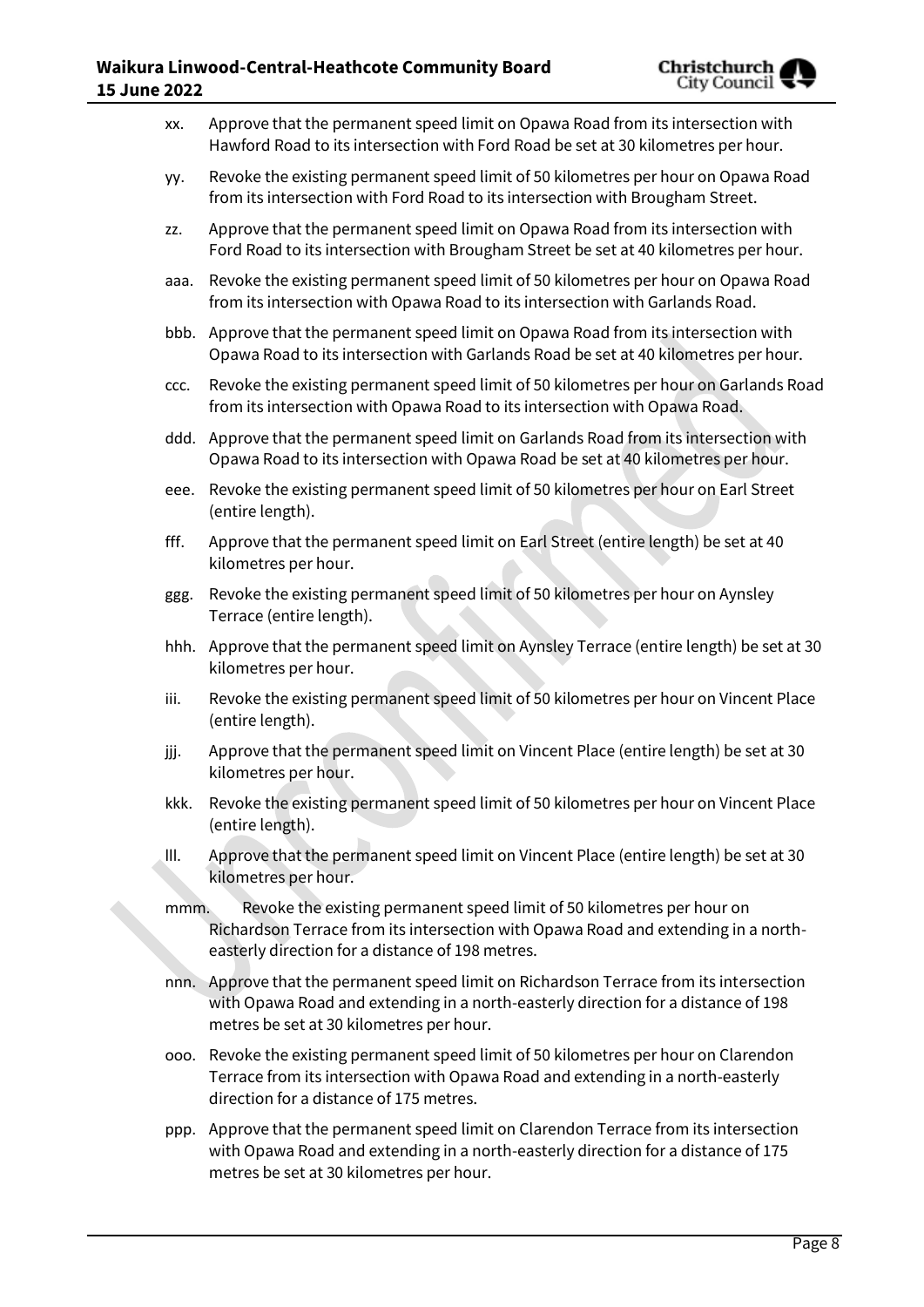- 2. Approve that these resolutions take effect when the signage that evidence the restrictions described in the staff report are in place (or removed in the case of revocations).
- 3. Authorise staff to make any typographical changes or to correct minor errors or omissions in the above descriptions of the roads to which the speed limits apply (being changes that do not affect the materiality of the resolutions).

#### Cycle lanes

Approves, pursuant to Clause 18 of the Christchurch City Council Traffic and Parking Bylaw 2017:

- 4. That a Special Vehicle Lane (Cycle) Lane be installed on the south side of Opawa Road from the intersection of Brougham Street and extending an easterly direction for a distance of 77 metres.
- 5. That a Special Vehicle Lane (Cycle) Lane be installed on the north side of Opawa Road from the intersection of Brougham Street and extending an easterly direction for a distance of 60 metres.
- 6. That a Special Vehicle Lane (Cycle) Lane be installed on the north side of Opawa Road between the intersection of Ensors Road to its intersection with Vincent Place (south).
- 7. That a Special Vehicle Lane (Cycle) Lane be installed on the south side of Opawa Road between the intersection of Ensors Road and the intersection with Ford Road.

#### **Part C**

That the Waikura Linwood-Central-Heathcote Community Board:

Road Layout changes (Brougham to Ensors)

8. Approve the pedestrian island and associated line marking on Opawa Road as detailed in Attachment B.

Road Layout changes (Ensors to Clarendon)

9. Approve the scheme design, lane marking changes, and kerb build outs on Opawa Road as detailed in Attachment B.

Traffic Control Devices

- 10. Approve that the pedestrian crossing point on Opawa Road located 3 metres north of Vincent Place, be controlled by a priority zebra crossing in accordance with the clause 8.2 of the Land Transport Rule: Traffic Control Devices Rule 2004, as detailed on Attachment B.
- 11. Approve that the pedestrian crossing point on Opawa Road located 4 metres south of Vincent Place, be controlled by a priority zebra crossing in accordance with the clause 8.2 of the Land Transport Rule: Traffic Control Devices Rule 2004, as detailed on Attachment B.
- 12. Revoke any previous resolutions pertaining to traffic controls made pursuant to any bylaw to the extent that they are in conflict with the traffic controls described in clause 10 and 11.

#### Parking and Stopping Restrictions

Existing Opawa Road (Brougham to Ensors) – Parking and Stopping Restrictions

13. Approves that all parking and stopping restrictions on the north side of Opawa Road commencing at its intersection with Brougham Street and extending in an easterly direction to the intersection of Ensors Road be revoked.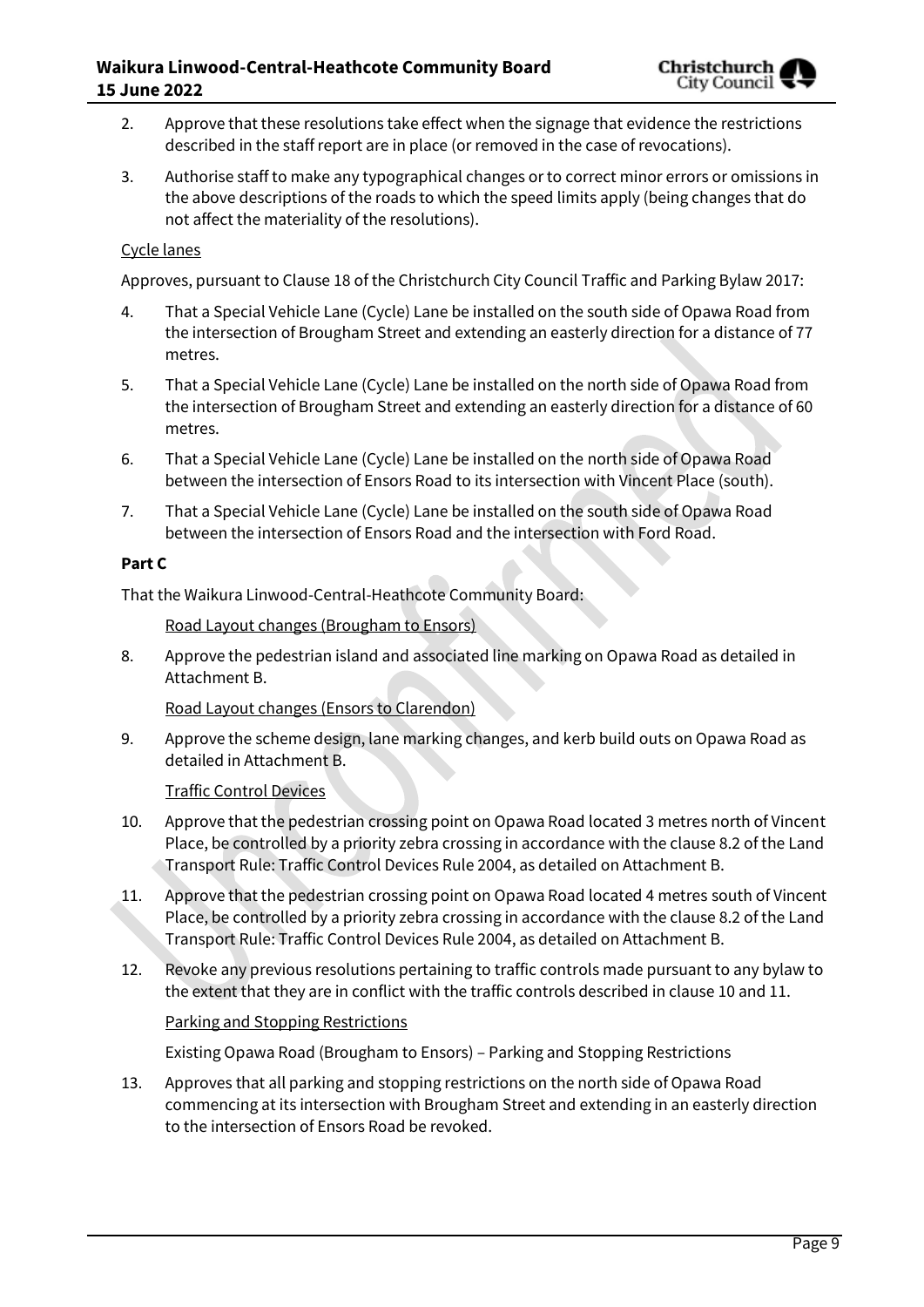

14. Approves that all parking and stopping restrictions on the south side of Opawa Road commencing at its intersection with Brougham Street and extending in an easterly direction to the intersection of Ensors Road be revoked.

Proposed Opawa Road (Brougham to Ensors) – Parking and Stopping Restrictions

- 15. That the stopping of vehicles is prohibited at all times on the on the northwest side of Opawa Road commencing at its intersection with Ensors Road and extending in a north-westerly direction for a distance of 29 metres.
- 16. That the stopping of vehicles is prohibited at all times on the on the northwest side of Opawa Road commencing at a point 82 metres west of its intersection with Ensors Road and extending in a north-westerly direction for a distance of 5 metres.
- 17. Approves that a Bus Stop be installed on the northwest side of Opawa Road commencing at a point 87 metres west of its intersection with Ensors Road and extending in a north-westerly direction for a distance of 15 metres.
- 18. That the stopping of vehicles is prohibited at all times on the on the northwest side of Opawa Road commencing at a point 102 metres west of its intersection with Ensors Road and extending in a north-westerly direction for a distance of 34 metres.
- 19. That the stopping of vehicles is prohibited at all times on the on the northwest side of Opawa Road commencing at its intersection with Brougham Street and extending in a south-easterly direction for a distance of 60 metres.
- 20. That the stopping of vehicles is prohibited at all times on the on the southwest side of Opawa Road commencing at its intersection with Ensors Road and extending in a north-westerly direction for a distance of 31 metres.
- 21. That the stopping of vehicles is prohibited at all times on the on the southwest side of Opawa Road commencing at a point 98 metres west of its intersection with Ensors Road and extending in a north-westerly direction for a distance of 47 metres.
- 22. That the stopping of vehicles is prohibited at all times on the on the southwest side of Opawa Road commencing at a point 190 metres west of its intersection with Ensors Road and extending in a north-westerly direction for a distance of 10 metres.
- 23. Approves that a Bus Stop be installed on the southwest side of Opawa Road commencing at a point 200 metres west of its intersection with Ensors Road and extending in a north-westerly direction for a distance of 15 metres.
- 24. That the stopping of vehicles is prohibited at all times on the on the south west side of Opawa Road commencing at a point 215 metres west of its intersection with Ensors Road and extending in a north-westerly direction for a distance of 4 metres.
- 25. That the stopping of vehicles is prohibited at all times on the on the southwest side of Opawa Road commencing at its intersection with Brougham Street and extending in a south-easterly direction for a distance of 77 metres.

Existing Opawa Road (Ensors to Opawa Village) – Parking and Stopping Restrictions

- 26. Approves that all parking and stopping restrictions on the north side of Opawa Road commencing at its intersection with Ensors Road and extending in an easterly direction to the intersection of Vincent Place be revoked.
- 27. Approves that all parking and stopping restrictions on the south side of Opawa Road commencing at its intersection with Ensors Road and extending in an easterly direction to the intersection of Ford Road be revoked.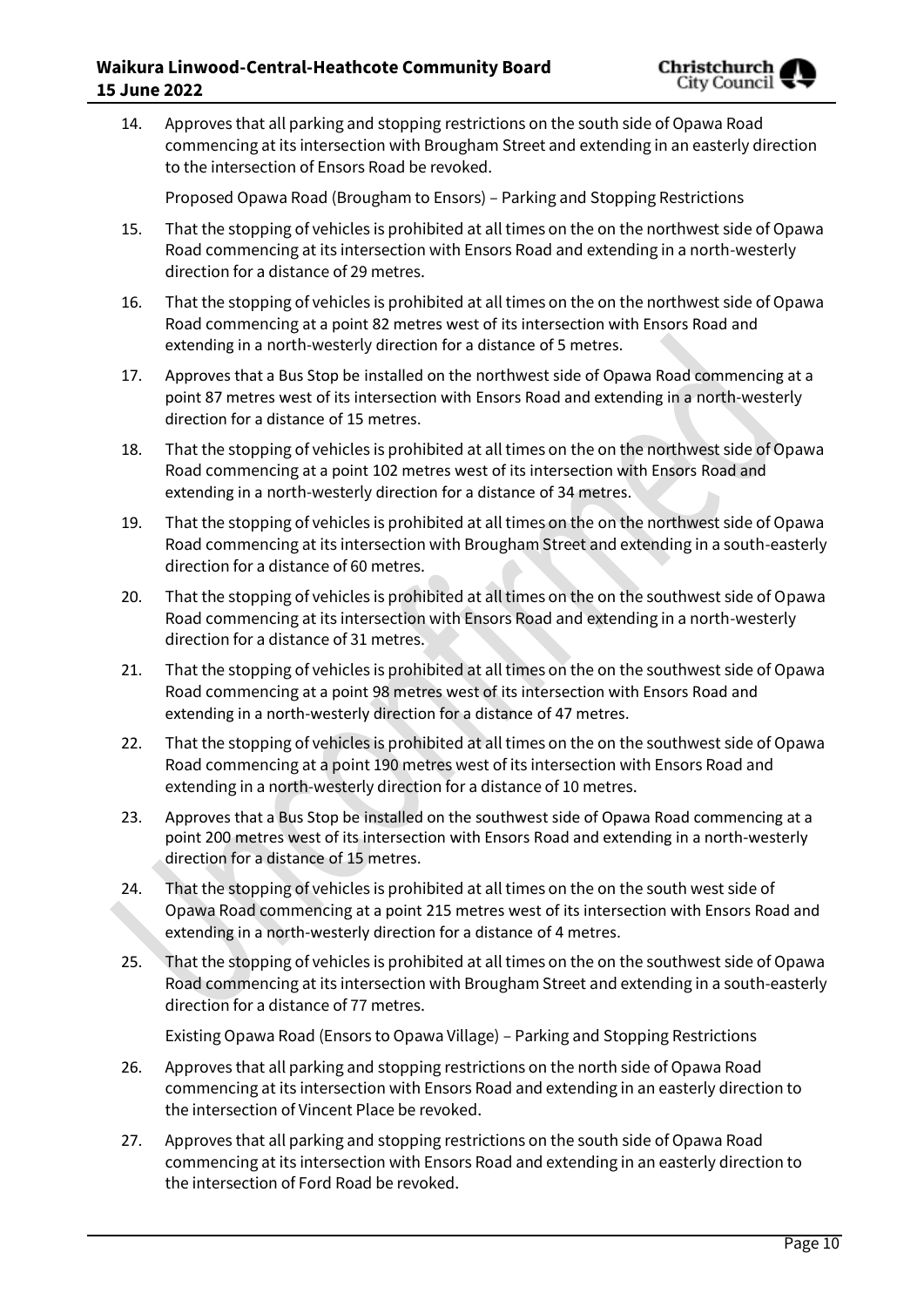Proposed Opawa Road –Ensors to Ford

- a. That the stopping of vehicles is prohibited at all times on the northwest side of Opawa Road commencing at its intersection with Ensors Road and extending in a southeasterly direction for a distance of 83 metres.
- b. That the stopping of vehicles is prohibited at all times on the on the northwest side of Opawa Road commencing at a point 204 metres east of its intersection with Ensors Road and extending in a south-easterly direction for a distance of 13 metres.
- c. Approves that a Bus Stop be installed on the northwest side of Opawa Road commencing at a point 217 metres east of its intersection with Ensors Road and extending in a southeasterly direction, generally, for a distance of 15 metres.
- d. That the stopping of vehicles is prohibited at all times on the on the northwest side of Opawa Road commencing at a point 232 metres east of its intersection with Ensors Road and extending in an south-easterly direction, generally, for a distance of 6 metres.
- e. That the stopping of vehicles is prohibited at all times on the on the northwest side of Opawa Road commencing at a point 252 metres east of its intersection with Ensors Road and extending in a south-easterly direction for a distance of 65 metres.
- f. That the stopping of vehicles is prohibited at all times on the on the northeast side of Opawa Road commencing at a point 212 metres southeast of its intersection with Vincent Place (north) and extending in a south easterly direction for a distance of 12 metres.
- g. Approves that a Bus Stop be installed on the northeast side of Opawa Road commencing at a point 224 metres southeast of its intersection with Vincent Place (north) and extending in an easterly direction for a distance of 15 metres.
- h. That the stopping of vehicles is prohibited at all times on the on the northeast side of Opawa Road commencing at a point 239 metres southeast of its intersection with Vincent Place (north) and extending in an easterly direction for a distance of 10 metres.
- i. That the stopping of vehicles is prohibited at all times on the on the northeast side of Opawa Road commencing at a point 287 metres southeast of its intersection with Vincent Place (north) and extending in an south-easterly direction for a distance of 10 metres.
- j. Approve that bicycle parking be installed on the northeast side of Opawa Road commencing at a point 297 metres southeast of its intersection with Vincent Place (north) and extending in an easterly direction for a distance of 3 metres.
- k. Approve that motorcyle parking be installed on the northeast side of Opawa Road commencing at a point 300 metres southeast of its intersection with Vincent Place (north) and extending in an easterly direction for a distance of 3 metres.
- l. That the stopping of vehicles is prohibited at all times on the on the north side of Opawa Road commencing at its intersection with Vincent Place (South) and extending in a north-westerly direction for a distance of 9 metres.
- m. That the stopping of vehicles is prohibited at all times on the on the southwest side of Opawa Road commencing at its intersection with Ensors Road and extending in an south-easterly direction for a distance of 34 metres.
- n. That the stopping of vehicles is prohibited at all times on the on the southwest side of Opawa Road commencing at a point 94 metres south east of its intersection with Ensors Road and extending in a south-easterly direction for a distance of 5 metres.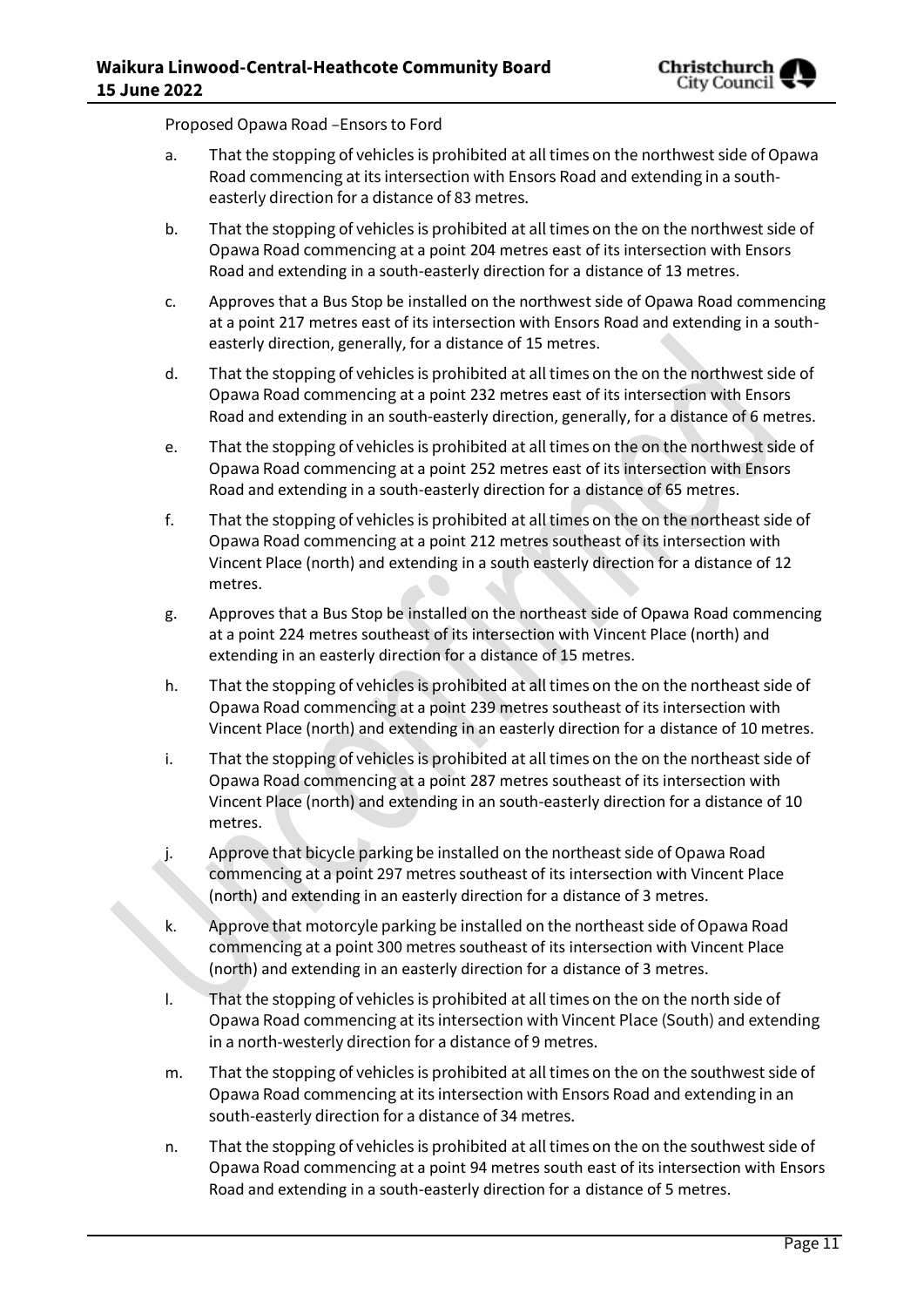- o. Approves that a Bus Stop be installed on the southwest side of Opawa Road commencing at a point 99 metres south east of its intersection with Ensors Road and extending in a south-easterly direction for a distance of 15 metres.
- p. That the stopping of vehicles is prohibited at all times on the on the southwest side of Opawa Road commencing at a point 114 metres south east of its intersection with Ensors Road and extending in a south-easterly direction for a distance of 14 metres.
- q. That the stopping of vehicles is prohibited at all times on the on the southwest side of Opawa Road commencing at its intersection with Locarno Street and extending in a north-westerly direction for a distance of 15 metres.
- r. That the stopping of vehicles is prohibited at all times on the on the northwest side of Locarno Street commencing at its intersection with Opawa Road and extending in a south-westerly direction for a distance of 13 metres.
- s. That the stopping of vehicles is prohibited at all times on the on the southeast side of Locarno Street commencing at its intersection with Opawa Road and extending in a south-westerly direction for a distance of 10 metres.
- t. That the stopping of vehicles is prohibited at all times on the on the southwest side of Opawa Road commencing at its intersection with Locarno Street and extending in a south-easterly direction for a distance of 8 metres.
- u. That the stopping of vehicles is prohibited at all times on the on the southwest side of Opawa Road commencing at a point 26 metres southeast of its intersection with Locarno Street and extending in a south-easterly direction for a distance of 23 metres.
- v. That the stopping of vehicles is prohibited at all times on the on the southwest side of Opawa Road commencing at a point 58 metres southeast of its intersection with Locarno Street and extending in a south-easterly direction for a distance of 6 metres.
- w. Approves that a Bus Stop be installed on the southwest side of Opawa Road commencing at a point 64 metres southeast of its intersection with Locarno Street and extending in an south-easterly direction for a distance of 15 metres.
- x. That the stopping of vehicles is prohibited at all times on the on the southwest side of Opawa Road commencing at its intersection with Cholmondeley Avenue and extending in a north-westerly direction for a distance of 24 metres.
- y. That the stopping of vehicles is prohibited at all times on the on the north side of Cholmondeley Avenue commencing at its intersection with Opawa Road and extending in a south-westerly direction for a distance of 12 metres.
- z. That the stopping of vehicles is prohibited at all times on the on the south side of Cholmondeley Avenue commencing at its intersection with Opawa Road and extending in a south-westerly direction for a distance of 12 metres.
- aa. That the stopping of vehicles is prohibited at all times on the on the southwest side of Opawa Road commencing at its intersection with Cholmondeley Avenue and extending in a south-easterly direction for a distance of 15 metres.
- bb. That the stopping of vehicles is prohibited at all times on the on the southwest side of Opawa Road commencing at its intersection with Reeves Road and extending in a north-westerly direction for a distance of 11 metres.
- cc. That the stopping of vehicles is prohibited at all times on the on the north side of Reeves Road commencing at its intersection with Opawa Road and extending in a south-westerly direction for a distance of 10 metres.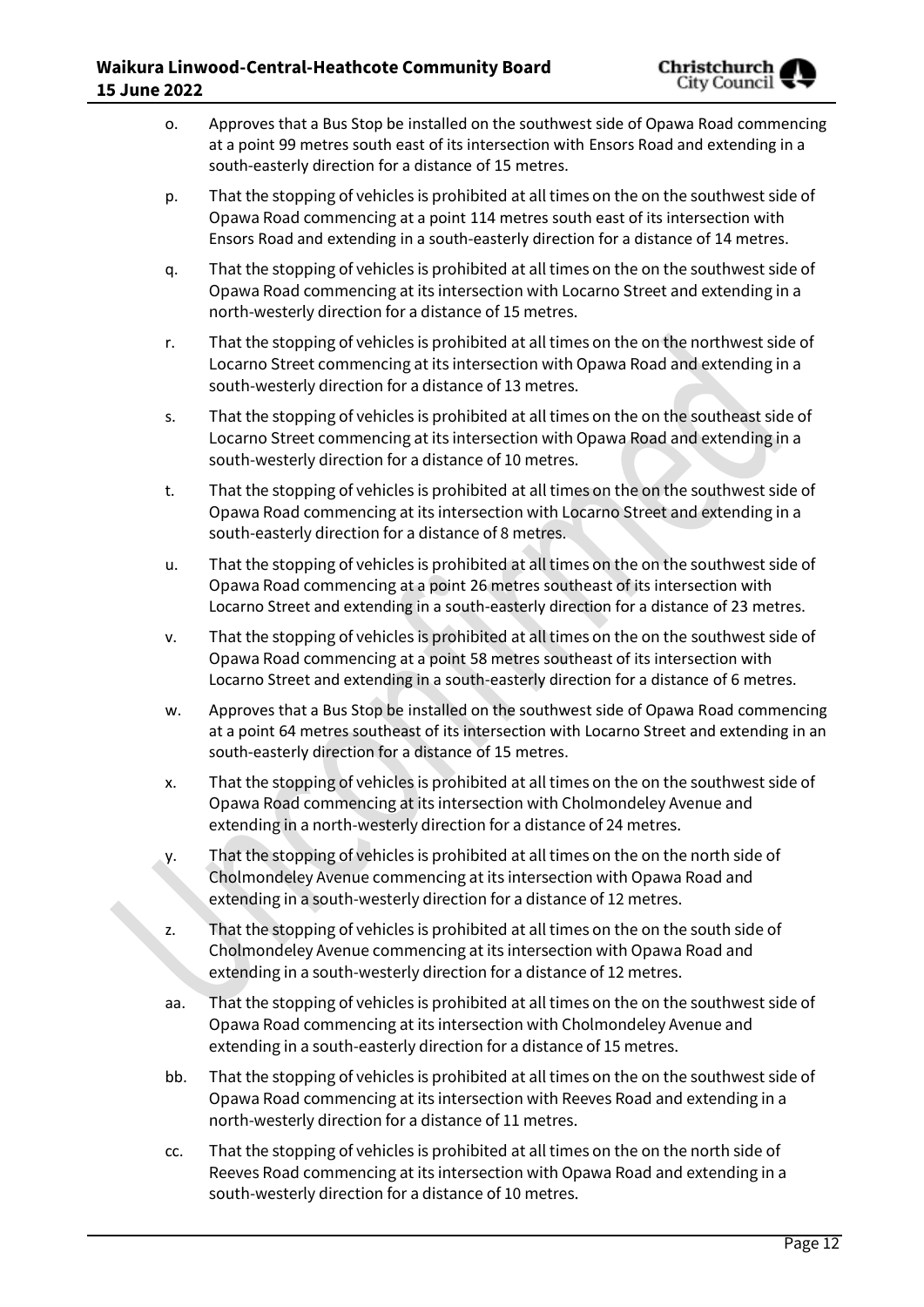- dd. That the stopping of vehicles is prohibited at all times on the on the south side of Reeves Road commencing at its intersection with Opawa Road and extending in a south-westerly direction for a distance of 12 metres.
- ee. That the stopping of vehicles is prohibited at all times on the on the southwest side of Opawa Road commencing at its intersection with Reeves Road and extending in a south-easterly direction for a distance of 8 metres.
- ff. That the stopping of vehicles is prohibited at all times on the on the southwest side of Opawa Road commencing at its intersection with Hawford Road and extending in a northwesterly direction for a distance of 17 metres
- gg. That the stopping of vehicles is prohibited at all times on the on the north side of Hawford Road commencing at its intersection with Opawa Road and extending in a south-westerly direction for a distance of 12 metres.
- hh. That the stopping of vehicles is prohibited at all times on the on the south side of Hawford Road commencing at its intersection with Opawa Road and extending in a south-westerly direction for a distance of 11 metres.
- ii. That the stopping of vehicles is prohibited at all times on the on the southwest side of Opawa Road commencing at its intersection with Hawford Road and extending in a south-easterly direction for a distance of 14 metres.
- jj. Approve that the parking of vehicles be restricted to a maximum period of 60 minutes on the southwest side of Opawa Road commencing at a point 14 metres south east of its intersection with Hawford Road and extending in a south-easterly direction for a distance of 11 metres. The restriction is to apply Monday to Friday, between the hours of 8:00am and 6.00pm.
- kk. Approve that the parking of vehicles be restricted to a maximum period of 10 minutes on the south west side of Opawa Road commencing at a point 26 metres south-east of its intersection with Hawford Road and extending in a south-easterly direction for a distance of 5 metres. The restriction is to apply at all times.
- ll. That the stopping of vehicles is prohibited at all times on the on the southwest side of Opawa Road commencing at a point 30 metres south east of its intersection with Hawford Road and extending in a south-easterly direction for a distance of 52 metres.
- mm. Approves that a Bus Stop be installed on the southwest side of Opawa Road commencing at a point 82 metres south east of its intersection with Hawford Road and extending in an easterly direction for a distance of 18 metres.
- nn. That the stopping of vehicles is prohibited at all times on the on the south side of Opawa Road commencing at its intersection with Ford Road and extending in a westerly direction for a distance of 14 metres.

### General

28. Approve that these resolutions take effect when construction on infrastructure changes begins and parking signage and/or road marking that evidence the parking and stopping restrictions described in the staff report are in place (or removed in the case of revocations).

#### **Community Board Resolved LCHB/2022/00067 (Original Officer recommendations accepted without change)**

#### **Part C**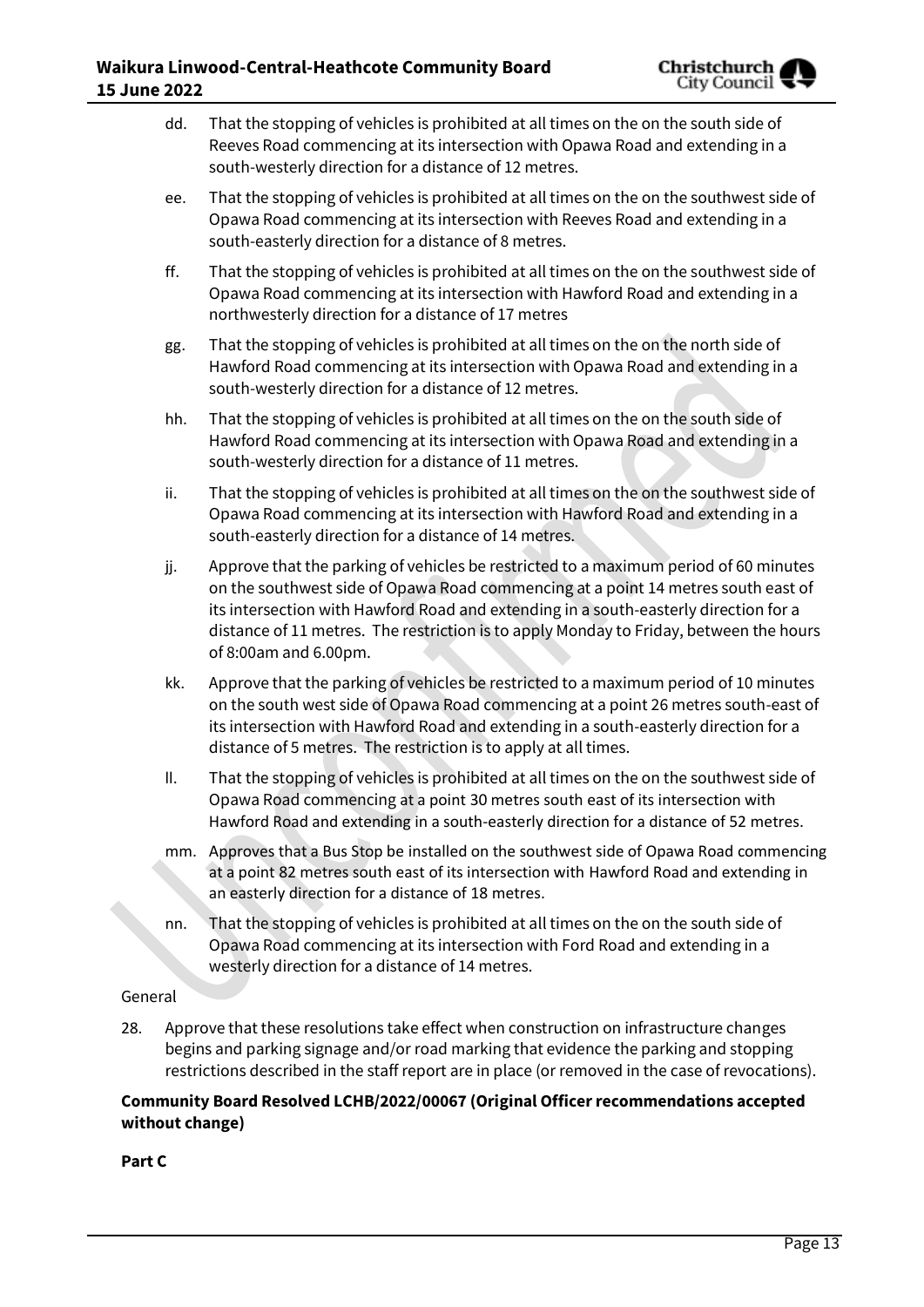

That the Waikura Linwood-Central-Heathcote Community Board:

Road Layout changes (Brougham to Ensors)

8. Approves the pedestrian island and associated line marking on Opawa Road as detailed in Attachment B.

Road Layout changes (Ensors to Clarendon)

9. Approves the scheme design, lane marking changes, and kerb build outs on Opawa Road as detailed in Attachment B.

Traffic Control Devices

- 10. Approves that the pedestrian crossing point on Opawa Road located 3 metres north of Vincent Place, be controlled by a priority zebra crossing in accordance with the clause 8.2 of the Land Transport Rule: Traffic Control Devices Rule 2004, as detailed on Attachment B.
- 11. Approves that the pedestrian crossing point on Opawa Road located 4 metres south of Vincent Place, be controlled by a priority zebra crossing in accordance with the clause 8.2 of the Land Transport Rule: Traffic Control Devices Rule 2004, as detailed on Attachment B.
- 12. Revokes any previous resolutions pertaining to traffic controls made pursuant to any bylaw to the extent that they are in conflict with the traffic controls described in clause 10 and 11.

#### Parking and Stopping Restrictions

Existing Opawa Road (Brougham to Ensors) – Parking and Stopping Restrictions

- 13. Approves that all parking and stopping restrictions on the north side of Opawa Road commencing at its intersection with Brougham Street and extending in an easterly direction to the intersection of Ensors Road be revoked.
- 14. Approves that all parking and stopping restrictions on the south side of Opawa Road commencing at its intersection with Brougham Street and extending in an easterly direction to the intersection of Ensors Road be revoked.

Proposed Opawa Road (Brougham to Ensors) – Parking and Stopping Restrictions

- 15. That the stopping of vehicles is prohibited at all times on the on the northwest side of Opawa Road commencing at its intersection with Ensors Road and extending in a north-westerly direction for a distance of 29 metres.
- 16. That the stopping of vehicles is prohibited at all times on the on the northwest side of Opawa Road commencing at a point 82 metres west of its intersection with Ensors Road and extending in a north-westerly direction for a distance of 5 metres.
- 17. Approves that a Bus Stop be installed on the northwest side of Opawa Road commencing at a point 87 metres west of its intersection with Ensors Road and extending in a north-westerly direction for a distance of 15 metres.
- 18. That the stopping of vehicles is prohibited at all times on the on the northwest side of Opawa Road commencing at a point 102 metres west of its intersection with Ensors Road and extending in a north-westerly direction for a distance of 34 metres.
- 19. That the stopping of vehicles is prohibited at all times on the on the northwest side of Opawa Road commencing at its intersection with Brougham Street and extending in a south-easterly direction for a distance of 60 metres.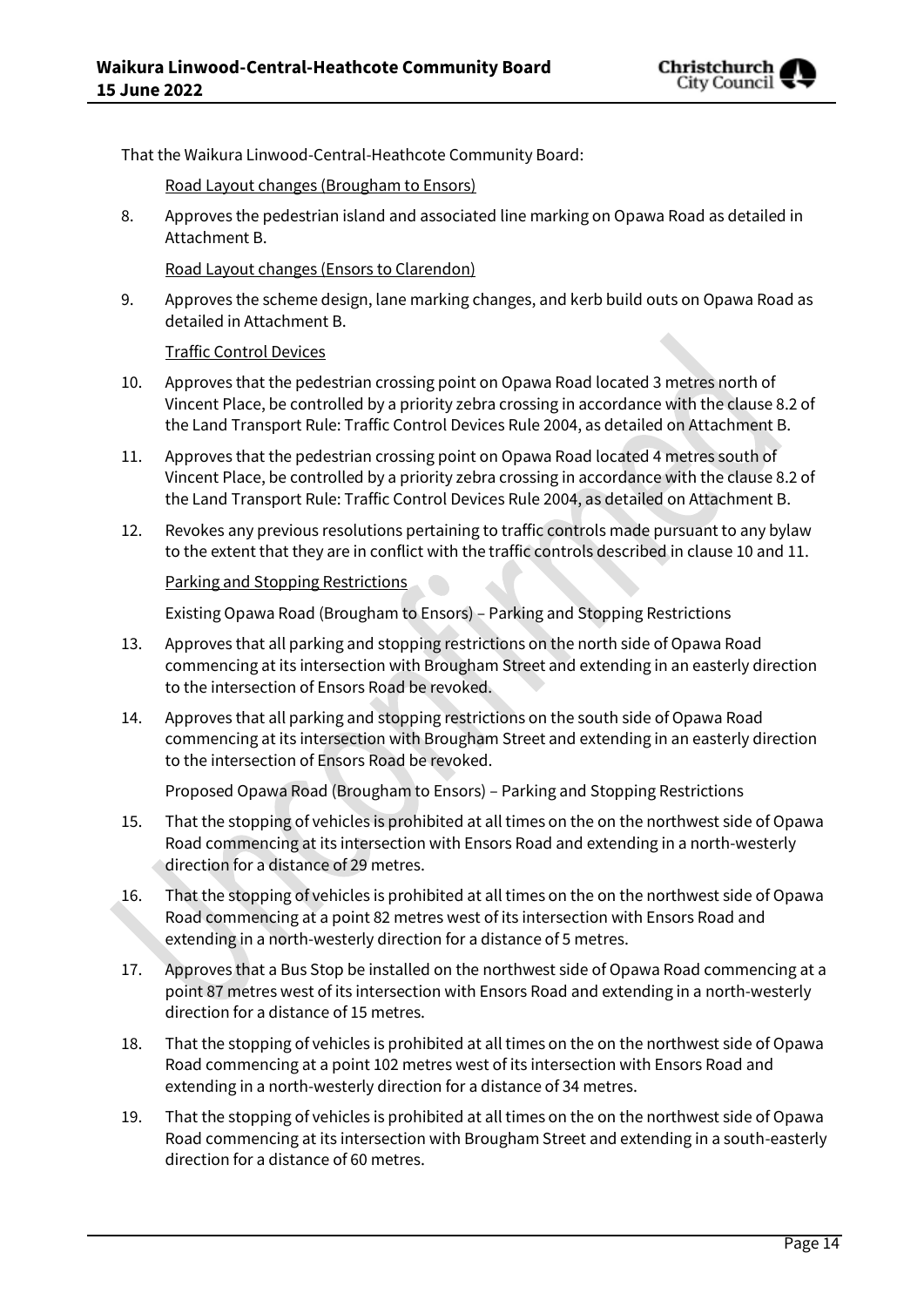- 20. That the stopping of vehicles is prohibited at all times on the on the southwest side of Opawa Road commencing at its intersection with Ensors Road and extending in a north-westerly direction for a distance of 31 metres.
- 21. That the stopping of vehicles is prohibited at all times on the on the southwest side of Opawa Road commencing at a point 98 metres west of its intersection with Ensors Road and extending in a north-westerly direction for a distance of 47 metres.
- 22. That the stopping of vehicles is prohibited at all times on the on the southwest side of Opawa Road commencing at a point 190 metres west of its intersection with Ensors Road and extending in a north-westerly direction for a distance of 10 metres.
- 23. Approves that a Bus Stop be installed on the southwest side of Opawa Road commencing at a point 200 metres west of its intersection with Ensors Road and extending in a northwesterly direction for a distance of 15 metres.
- 24. That the stopping of vehicles is prohibited at all times on the on the south west side of Opawa Road commencing at a point 215 metres west of its intersection with Ensors Road and extending in a north-westerly direction for a distance of 4 metres.
- 25. That the stopping of vehicles is prohibited at all times on the on the southwest side of Opawa Road commencing at its intersection with Brougham Street and extending in a south-easterly direction for a distance of 77 metres.

Existing Opawa Road (Ensors to Opawa Village) – Parking and Stopping Restrictions

- 26. Approves that all parking and stopping restrictions on the north side of Opawa Road commencing at its intersection with Ensors Road and extending in an easterly direction to the intersection of Vincent Place be revoked.
- 27. Approves that all parking and stopping restrictions on the south side of Opawa Road commencing at its intersection with Ensors Road and extending in an easterly direction to the intersection of Ford Road be revoked.

Proposed Opawa Road –Ensors to Ford

- a. That the stopping of vehicles is prohibited at all times on the northwest side of Opawa Road commencing at its intersection with Ensors Road and extending in a southeasterly direction for a distance of 83 metres.
- b. That the stopping of vehicles is prohibited at all times on the on the northwest side of Opawa Road commencing at a point 204 metres east of its intersection with Ensors Road and extending in a south-easterly direction for a distance of 13 metres.
- c. Approves that a Bus Stop be installed on the northwest side of Opawa Road commencing at a point 217 metres east of its intersection with Ensors Road and extending in a south-easterly direction, generally, for a distance of 15 metres.
- d. That the stopping of vehicles is prohibited at all times on the on the northwest side of Opawa Road commencing at a point 232 metres east of its intersection with Ensors Road and extending in an south-easterly direction, generally, for a distance of 6 metres.
- e. That the stopping of vehicles is prohibited at all times on the on the northwest side of Opawa Road commencing at a point 252 metres east of its intersection with Ensors Road and extending in a south-easterly direction for a distance of 65 metres.
- f. That the stopping of vehicles is prohibited at all times on the on the northeast side of Opawa Road commencing at a point 212 metres southeast of its intersection with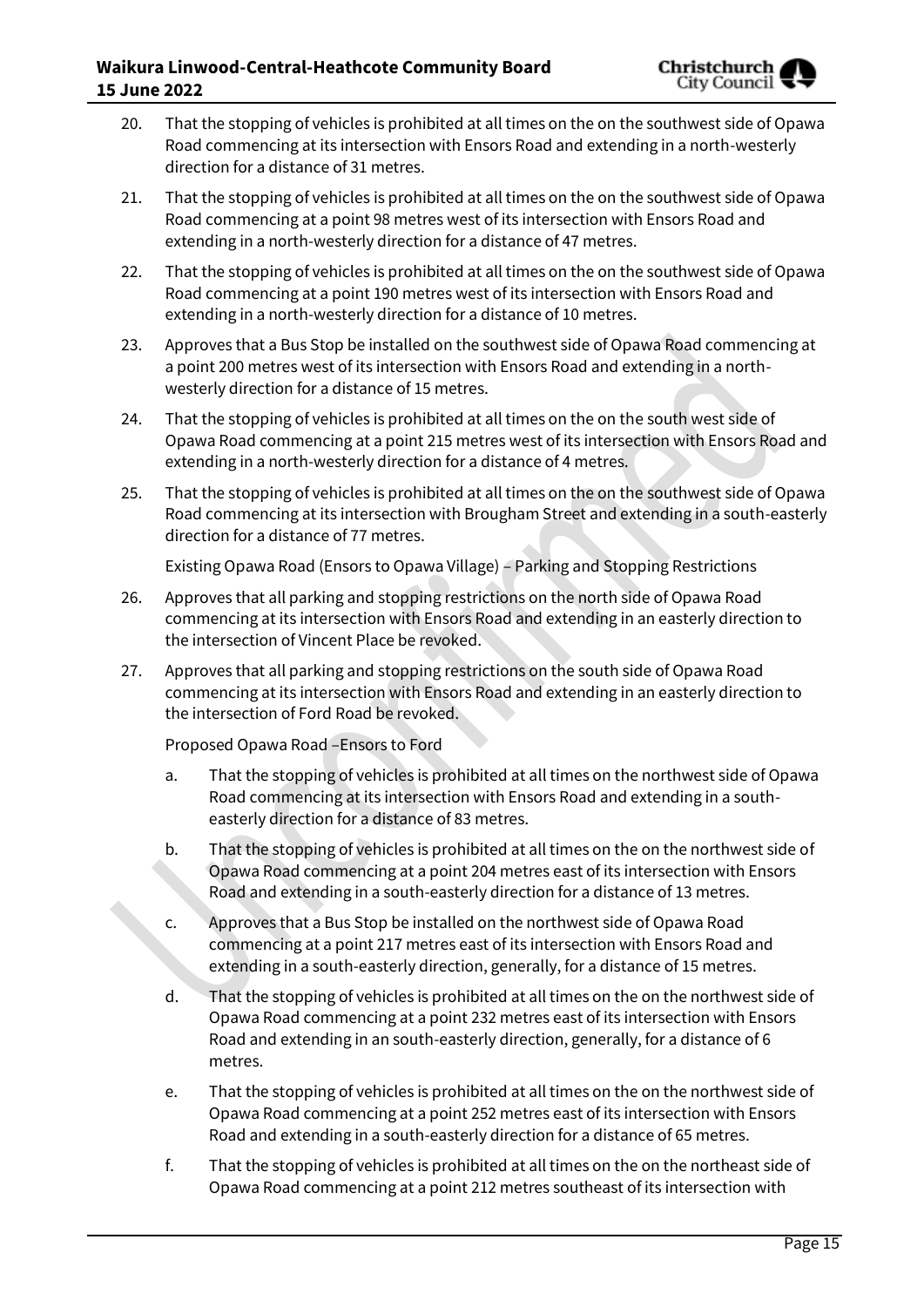Vincent Place (north) and extending in a south easterly direction for a distance of 12 metres.

- g. Approves that a Bus Stop be installed on the northeast side of Opawa Road commencing at a point 224 metres southeast of its intersection with Vincent Place (north) and extending in an easterly direction for a distance of 15 metres.
- h. That the stopping of vehicles is prohibited at all times on the on the northeast side of Opawa Road commencing at a point 239 metres southeast of its intersection with Vincent Place (north) and extending in an easterly direction for a distance of 10 metres.
- i. That the stopping of vehicles is prohibited at all times on the on the northeast side of Opawa Road commencing at a point 287 metres southeast of its intersection with Vincent Place (north) and extending in an south-easterly direction for a distance of 10 metres.
- j. Approve that bicycle parking be installed on the northeast side of Opawa Road commencing at a point 297 metres southeast of its intersection with Vincent Place (north) and extending in an easterly direction for a distance of 3 metres.
- k. Approve that motorcyle parking be installed on the northeast side of Opawa Road commencing at a point 300 metres southeast of its intersection with Vincent Place (north) and extending in an easterly direction for a distance of 3 metres.
- l. That the stopping of vehicles is prohibited at all times on the on the north side of Opawa Road commencing at its intersection with Vincent Place (South) and extending in a north-westerly direction for a distance of 9 metres.
- m. That the stopping of vehicles is prohibited at all times on the on the southwest side of Opawa Road commencing at its intersection with Ensors Road and extending in an south-easterly direction for a distance of 34 metres.
- n. That the stopping of vehicles is prohibited at all times on the on the southwest side of Opawa Road commencing at a point 94 metres south east of its intersection with Ensors Road and extending in a south-easterly direction for a distance of 5 metres.
- o. Approves that a Bus Stop be installed on the southwest side of Opawa Road commencing at a point 99 metres south east of its intersection with Ensors Road and extending in a south-easterly direction for a distance of 15 metres.
- p. That the stopping of vehicles is prohibited at all times on the on the southwest side of Opawa Road commencing at a point 114 metres south east of its intersection with Ensors Road and extending in a south-easterly direction for a distance of 14 metres.
- q. That the stopping of vehicles is prohibited at all times on the on the southwest side of Opawa Road commencing at its intersection with Locarno Street and extending in a north-westerly direction for a distance of 15 metres.
- r. That the stopping of vehicles is prohibited at all times on the on the northwest side of Locarno Street commencing at its intersection with Opawa Road and extending in a south-westerly direction for a distance of 13 metres.
- s. That the stopping of vehicles is prohibited at all times on the on the southeast side of Locarno Street commencing at its intersection with Opawa Road and extending in a south-westerly direction for a distance of 10 metres.
- t. That the stopping of vehicles is prohibited at all times on the on the southwest side of Opawa Road commencing at its intersection with Locarno Street and extending in a south-easterly direction for a distance of 8 metres.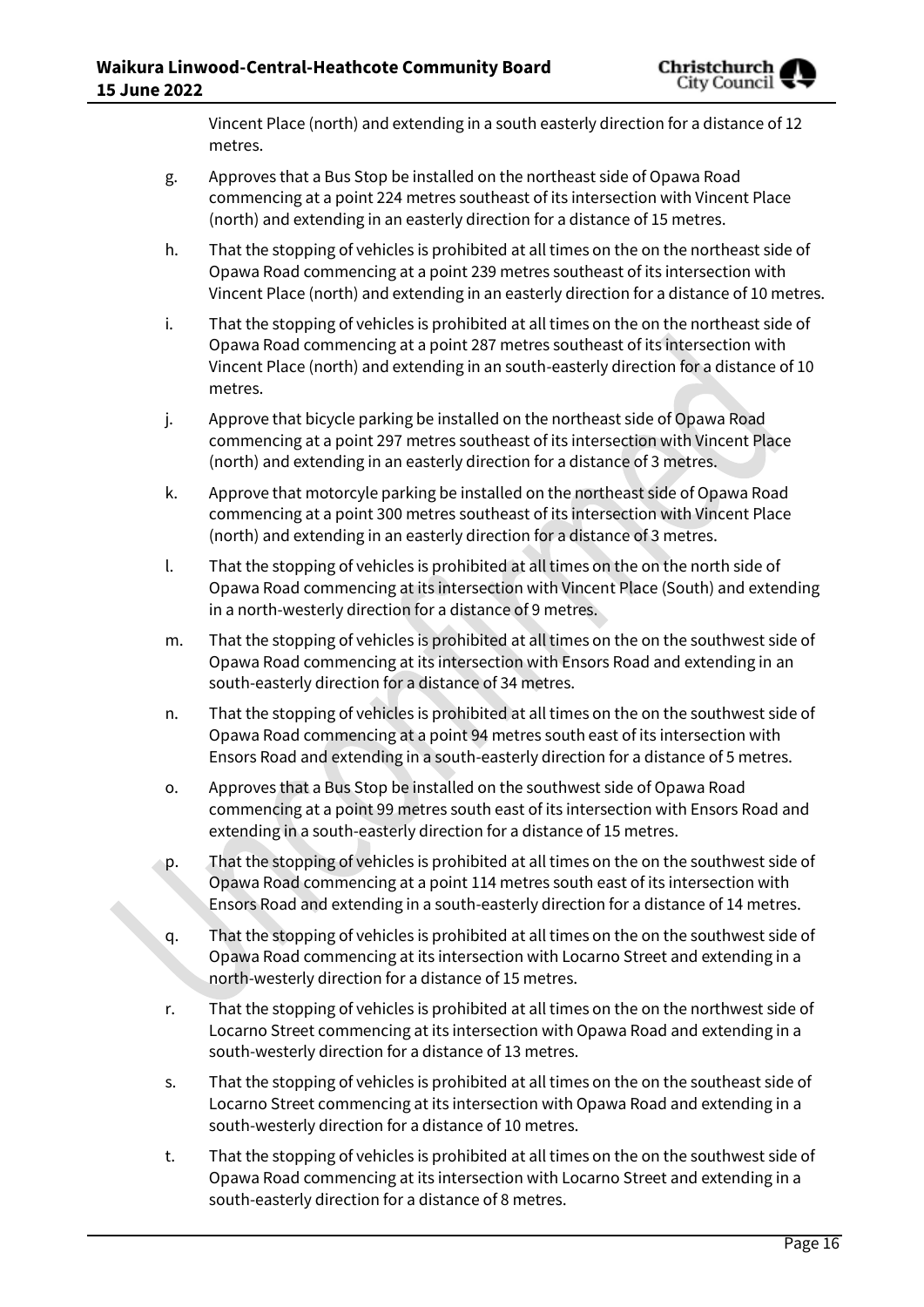- u. That the stopping of vehicles is prohibited at all times on the on the southwest side of Opawa Road commencing at a point 26 metres southeast of its intersection with Locarno Street and extending in a south-easterly direction for a distance of 23 metres.
- v. That the stopping of vehicles is prohibited at all times on the on the southwest side of Opawa Road commencing at a point 58 metres southeast of its intersection with Locarno Street and extending in a south-easterly direction for a distance of 6 metres.
- w. Approves that a Bus Stop be installed on the southwest side of Opawa Road commencing at a point 64 metres southeast of its intersection with Locarno Street and extending in an south-easterly direction for a distance of 15 metres.
- x. That the stopping of vehicles is prohibited at all times on the on the southwest side of Opawa Road commencing at its intersection with Cholmondeley Avenue and extending in a north-westerly direction for a distance of 24 metres.
- y. That the stopping of vehicles is prohibited at all times on the on the north side of Cholmondeley Avenue commencing at its intersection with Opawa Road and extending in a south-westerly direction for a distance of 12 metres.
- z. That the stopping of vehicles is prohibited at all times on the on the south side of Cholmondeley Avenue commencing at its intersection with Opawa Road and extending in a south-westerly direction for a distance of 12 metres.
- aa. That the stopping of vehicles is prohibited at all times on the on the southwest side of Opawa Road commencing at its intersection with Cholmondeley Avenue and extending in a south-easterly direction for a distance of 15 metres.
- bb. That the stopping of vehicles is prohibited at all times on the on the southwest side of Opawa Road commencing at its intersection with Reeves Road and extending in a north-westerly direction for a distance of 11 metres.
- cc. That the stopping of vehicles is prohibited at all times on the on the north side of Reeves Road commencing at its intersection with Opawa Road and extending in a south-westerly direction for a distance of 10 metres.
- dd. That the stopping of vehicles is prohibited at all times on the on the south side of Reeves Road commencing at its intersection with Opawa Road and extending in a south-westerly direction for a distance of 12 metres.
- ee. That the stopping of vehicles is prohibited at all times on the on the southwest side of Opawa Road commencing at its intersection with Reeves Road and extending in a south-easterly direction for a distance of 8 metres.
- ff. That the stopping of vehicles is prohibited at all times on the on the southwest side of Opawa Road commencing at its intersection with Hawford Road and extending in a northwesterly direction for a distance of 17 metres
- gg. That the stopping of vehicles is prohibited at all times on the on the north side of Hawford Road commencing at its intersection with Opawa Road and extending in a south-westerly direction for a distance of 12 metres.
- hh. That the stopping of vehicles is prohibited at all times on the on the south side of Hawford Road commencing at its intersection with Opawa Road and extending in a south-westerly direction for a distance of 11 metres.
- ii. That the stopping of vehicles is prohibited at all times on the on the southwest side of Opawa Road commencing at its intersection with Hawford Road and extending in a south-easterly direction for a distance of 14 metres.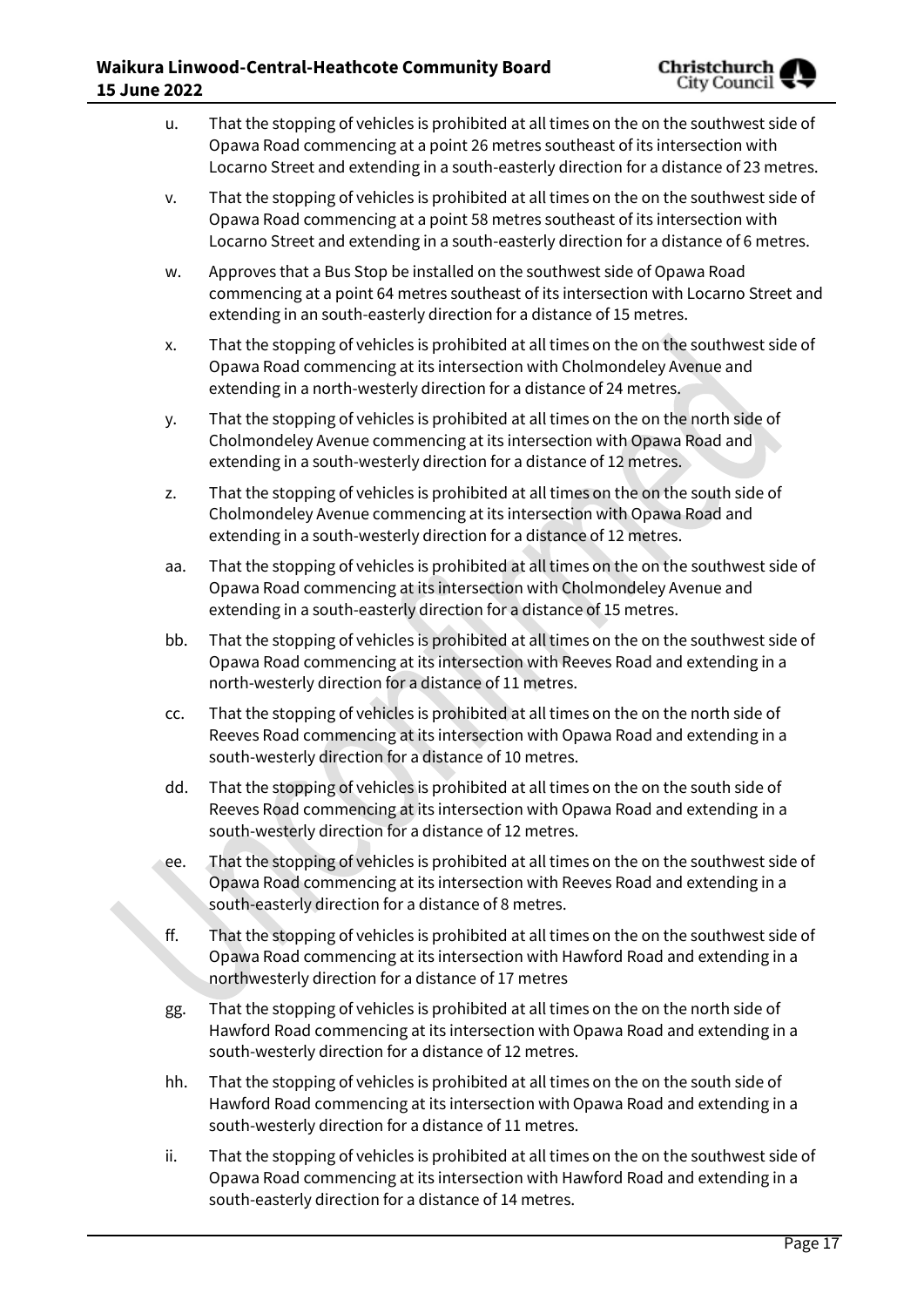### **Waikura Linwood-Central-Heathcote Community Board 15 June 2022**

- jj. Approve that the parking of vehicles be restricted to a maximum period of 60 minutes on the southwest side of Opawa Road commencing at a point 14 metres south east of its intersection with Hawford Road and extending in a south-easterly direction for a distance of 11 metres. The restriction is to apply Monday to Friday, between the hours of 8:00am and 6.00pm.
- kk. Approve that the parking of vehicles be restricted to a maximum period of 10 minutes on the south west side of Opawa Road commencing at a point 26 metres south-east of its intersection with Hawford Road and extending in a south-easterly direction for a distance of 5 metres. The restriction is to apply at all times.
- ll. That the stopping of vehicles is prohibited at all times on the on the southwest side of Opawa Road commencing at a point 30 metres south east of its intersection with Hawford Road and extending in a south-easterly direction for a distance of 52 metres.
- mm. Approves that a Bus Stop be installed on the southwest side of Opawa Road commencing at a point 82 metres south east of its intersection with Hawford Road and extending in an easterly direction for a distance of 18 metres.
- nn. That the stopping of vehicles is prohibited at all times on the on the south side of Opawa Road commencing at its intersection with Ford Road and extending in a westerly direction for a distance of 14 metres.

#### General

- 28. Approves that these resolutions take effect when construction on infrastructure changes begins and parking signage and/or road marking that evidence the parking and stopping restrictions described in the staff report are in place (or removed in the case of revocations).
- 29. Requests staff provide an updated map to reflect the Board recommendations to the Council for the report.
- 30. Requests staff to provide information about the safety concerns raised for parking alongside the river.
- 31 Requests a site visit to Ainsley Terrace with the Board, staff and residents to look at parking and general maintenance matters in the Terrace.

#### Tim Lindley/Sara Templeton **Carried**

### **Board comment:**

After receiving staff advice that a 30 kilometres per hour speed limit could be set the Board agreed to set a 30 kilometres per hour speed limit in Hawford Road, Opawa Road and Garlands Road.

# **Community Board Decided LCHB/2022/00068**

### **Part A**

That the Waikura Linwood-Central-Heathcote Community Board recommends that the Council:

#### Speed Limit Changes

1. Approves, pursuant to Part 4 Clause 27 of the Christchurch City Council Traffic and Parking Bylaw 2017 and Land Transport Rule: Setting of Speed Limits 2022, that the speed limits on the following roads be revoked and set generally as identified in Attachment A to the staff report and listed below in clauses 1a-1ppp (including resultant changes made to the Christchurch City Council Register of Speed Limits and associated Speed Limit Maps).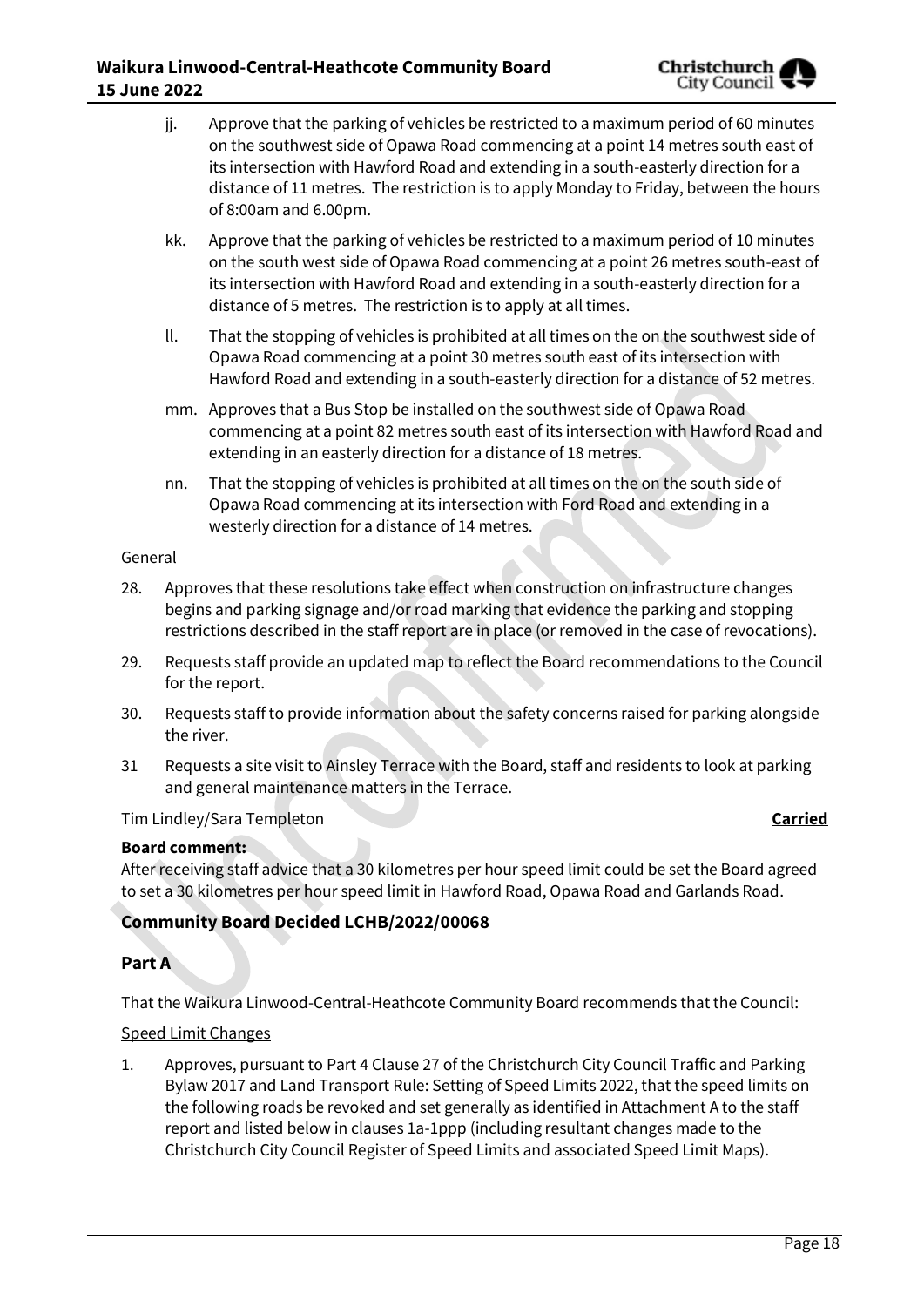| a. | Revoke the existing permanent speed limit of 50 kilometres per hour on Hornbrook<br>Street (entire length).                                                                 |
|----|-----------------------------------------------------------------------------------------------------------------------------------------------------------------------------|
| b. | Approve that the permanent speed limit on Hornbrook Street (entire length) be set at<br>30 kilometres per hour.                                                             |
| c. | Revoke the existing permanent speed limit of 50 kilometres per hour on Bond Street<br>(entire length).                                                                      |
| d. | Approve that the permanent speed limit on Bond Street (entire length) be set at 30<br>kilometres per hour.                                                                  |
| e. | Revoke the existing permanent speed limit of 50 kilometres per hour on Hassals Lane<br>(entire length).                                                                     |
| f. | Approve that the permanent speed limit on Hassals Lane (entire length) be set at 30<br>kilometres per hour.                                                                 |
| g. | Revoke the existing permanent speed limit of 50 kilometres per hour on Westby Street<br>(entire length).                                                                    |
| h. | Approve that the permanent speed limit on Westby Street (entire length) be set at 30<br>kilometres per hour.                                                                |
| i. | Revoke the existing permanent speed limit of 50 kilometres per hour on York Street<br>(entire length).                                                                      |
| j. | Approve that the permanent speed limit on York Street (entire length) be set at 30<br>kilometres per hour.                                                                  |
| k. | Revoke the existing permanent speed limit of 50 kilometres per hour on Acorn Close<br>(entire length).                                                                      |
| I. | Approve that the permanent speed limit on Acorn Close (entire length) be set at 30<br>kilometres per hour.                                                                  |
| m. | Revoke the existing permanent speed limit of 50 kilometres per hour on Fifield Terrace<br>from its intersection with Waltham Road to its intersection with Ensors Road.     |
| n. | Approve that the permanent speed limit on Fifield Terrace from its intersection with<br>Waltham Road to its intersection with Ensors Road be set at 30 kilometres per hour. |
| о. | Revoke the existing permanent speed limit of 50 kilometres per hour on Locarno Street<br>(entire length).                                                                   |
| p. | Approve that the permanent speed limit on Locarno Street (entire length) be set at 30<br>kilometres per hour.                                                               |
| q. | Revoke the existing permanent speed limit of 50 kilometres per hour on Cholmondeley<br>Avenue (entire length).                                                              |
| r. | Approve that the permanent speed limit on Cholmondeley Avenue (entire length) be<br>set at 30 kilometres per hour.                                                          |
| s. | Revoke the existing permanent speed limit of 50 kilometres per hour on Reeves Road<br>(entire length).                                                                      |
| t. | Approve that the permanent speed limit on Reeves Road (entire length) be set at 30<br>kilometres per hour.                                                                  |
| u. | Revoke the existing permanent speed limit of 50 kilometres per hour on Fifield Terrace<br>from its intersection with Ensors Road to its intersection with Beckford Road.    |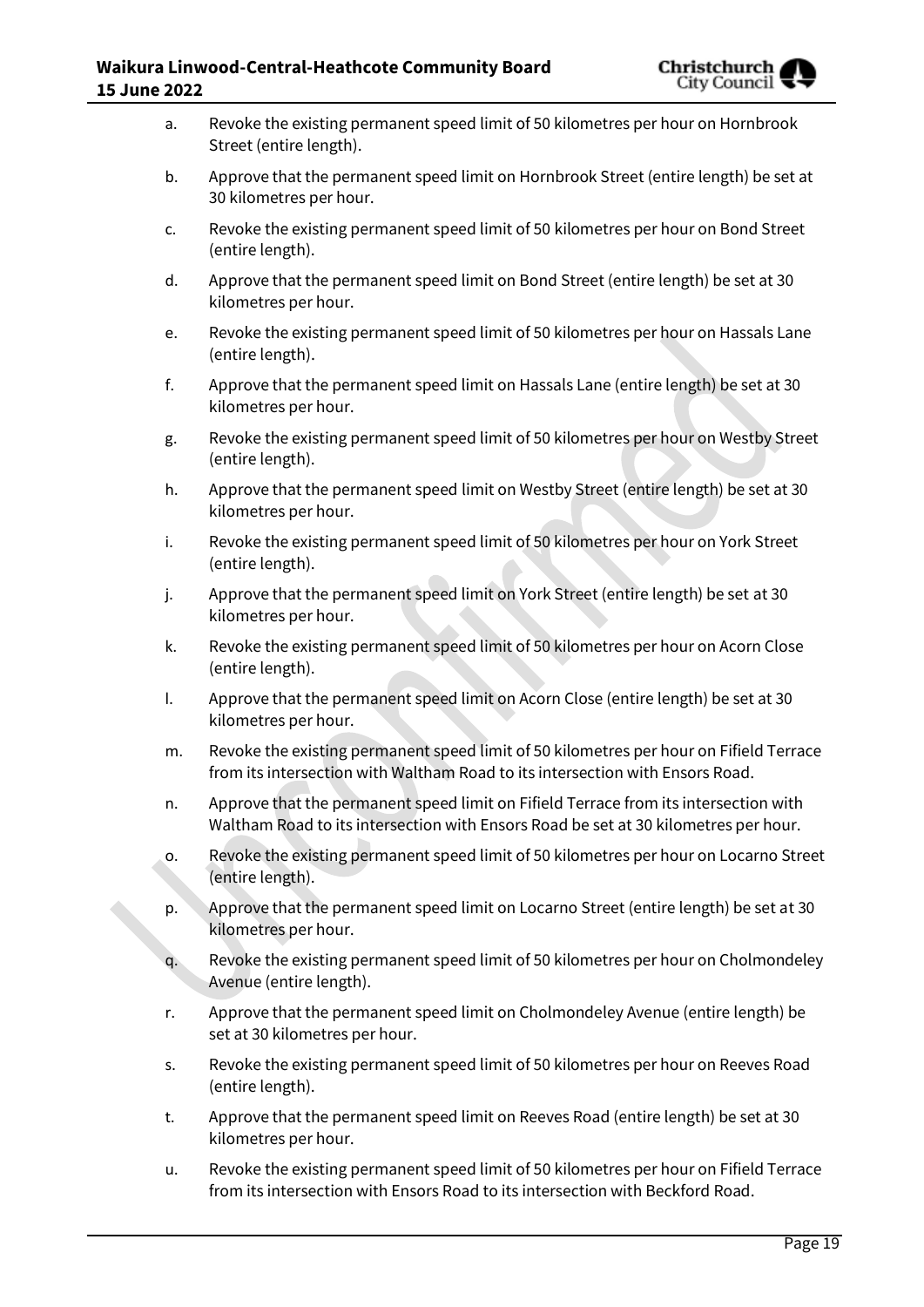| Approve that the permanent speed limit on Fifield Terrace from its intersection with |
|--------------------------------------------------------------------------------------|
| Ensors Road to its intersection with Beckford Road be set at 30 kilometres per hour. |

- w. Revoke the existing permanent speed limit of 50 kilometres per hour on Ford Road from its intersection with Fifield Terrace to its intersection with Hawford Road.
- x. Approve that the permanent speed limit on Ford Road from its intersection with Fifield Terrace to its intersection with Hawford Road be set at 30 kilometres per hour.
- y. Revoke the existing permanent speed limit of 50 kilometres per hour on Fifield Terrace from its intersection with Beckford Road and extending in a southerly direction to the end of the cul-de-sac.
- z. Approve that the permanent speed limit on Fifield Terrace from its intersection with Beckford Road and extending in a southerly direction to the end of the cul-de-sac be set at 30 kilometres per hour.
- aa. Revoke the existing permanent speed limit of 50 kilometres per hour on Ombersley Terrace (entire length).
- bb. Approve that the permanent speed limit on Ombersley Terrace (entire length) be set at 30 kilometres per hour.
- cc. Revoke the existing permanent speed limit of 50 kilometres per hour on Butler Street (entire length).
- dd. Approve that the permanent speed limit on Butler Street (entire length) be set at 30 kilometres per hour.
- ee. Revoke the existing permanent speed limit of 50 kilometres per hour on Tekapo Place (entire length).
- ff. Approve that the permanent speed limit on Tekapo Place (entire length) be set at 30 kilometres per hour.
- gg. Revoke the existing permanent speed limit of 50 kilometres per hour on Newbery Street (entire length).
- hh. Approve that the permanent speed limit on Newbery Street (entire length) be set at 30 kilometres per hour.
- ii. Revoke the existing permanent speed limit of 50 kilometres per hour on Kitchener Place (entire length).
- jj. Approve that the permanent speed limit on Kitchener Place (entire length) be set at 30 kilometres per hour.
- kk. Revoke the existing permanent speed limit of 50 kilometres per hour on Louisson Place (entire length).
- ll. Approve that the permanent speed limit on Louisson Place (entire length) be set at 30 kilometres per hour.
- mm. Revoke the existing permanent speed limit of 50 kilometres per hour on Ford Road from its intersection with Hawford Road to its intersection with Opawa Road.
- nn. Approve that the permanent speed limit on Ford Road from its intersection with Hawford Road to its intersection with Opawa Road be set at 30 kilometres per hour.
- oo. Revoke the existing permanent speed limit of 50 kilometres per hour on Beckford Road from its intersection with Fifield Terrace to its intersection with Hawford Road.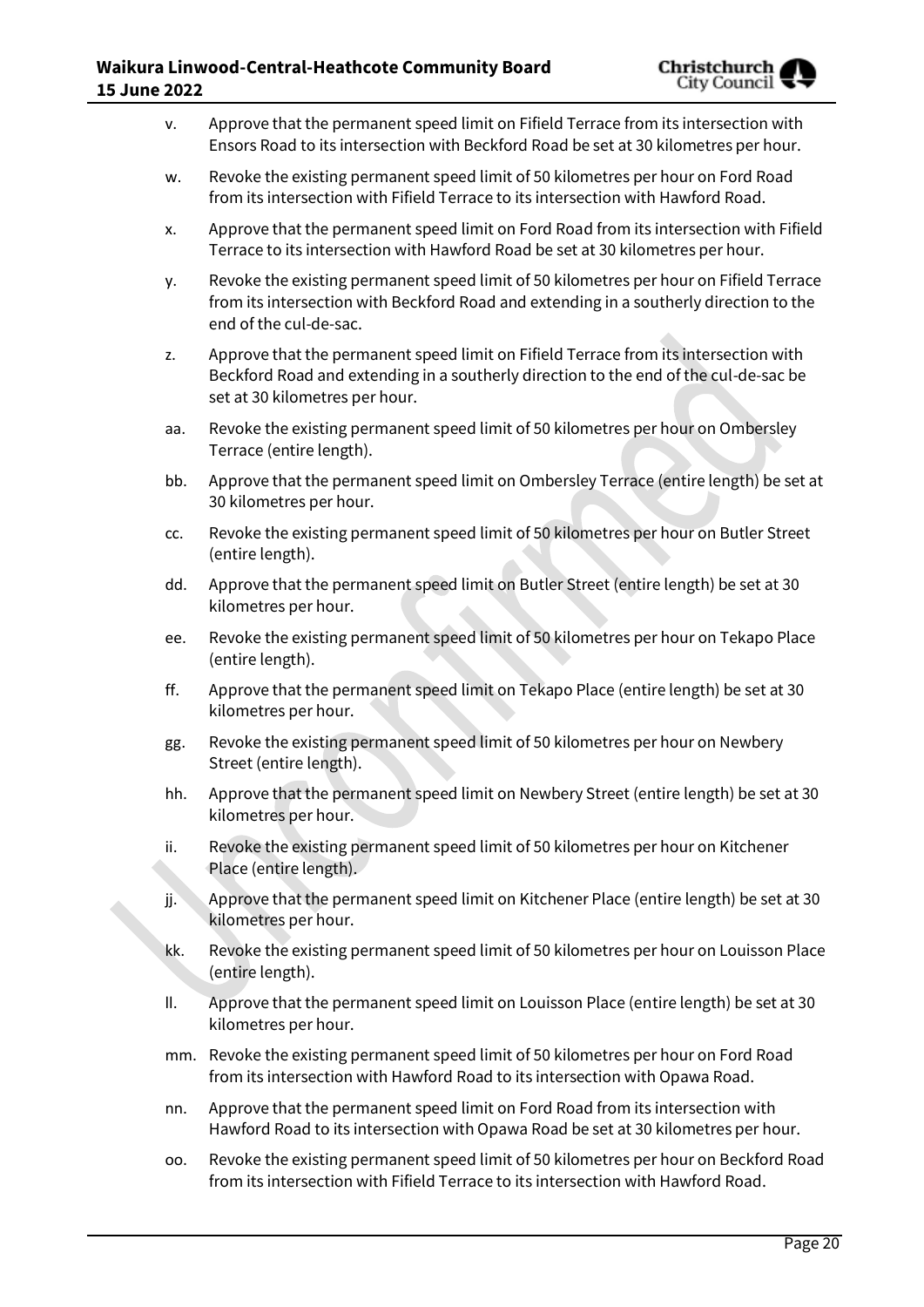| pp.  | Approve that the permanent speed limit on Beckford Road from its intersection with<br>Fifield Terrace to its intersection with Hawford Road be set at 30 kilometres per hour. |
|------|-------------------------------------------------------------------------------------------------------------------------------------------------------------------------------|
| qq.  | Revoke the existing permanent speed limit of 50 kilometres per hour on Hawford Road<br>from its intersection with Beckford Road to its intersection with Opawa Road.          |
| rr.  | Approve that the permanent speed limit on Hawford Road from its intersection with<br>Beckford Road to its intersection with Opawa Road be set at 30 kilometres per hour.      |
| SS.  | Revoke the existing permanent speed limit of 50 kilometres per hour on Opawa Road<br>from its intersection with Brougham Street to its intersection with Ensors Road.         |
| tt.  | Approve that the permanent speed limit on Opawa Road from its intersection with<br>Brougham Street to its intersection with Ensors Road be set at 40 kilometres per hour.     |
| uu.  | Revoke the existing permanent speed limit of 50 kilometres per hour on Opawa Road<br>from its intersection with Ensors Road to its intersection with Hawford Road.            |
| VV.  | Approve that the permanent speed limit on Opawa Road from its intersection with<br>Ensors Road to its intersection with Hawford Road be set at 40 kilometres per hour.        |
| ww.  | Revoke the existing permanent speed limit of 50 kilometres per hour on Opawa Road<br>from its intersection with Hawford Road to its intersection with Ford Road.              |
| XX.  | Approve that the permanent speed limit on Opawa Road from its intersection with<br>Hawford Road to its intersection with Ford Road be set at 30 kilometres per hour.          |
| yy.  | Revoke the existing permanent speed limit of 50 kilometres per hour on Opawa Road<br>from its intersection with Ford Road to its intersection with Brougham Street.           |
| ZZ.  | Approve that the permanent speed limit on Opawa Road from its intersection with<br>Ford Road to its intersection with Brougham Street be set at 40 kilometres per hour.       |
| aaa. | Revoke the existing permanent speed limit of 50 kilometres per hour on Opawa Road<br>from its intersection with Opawa Road to its intersection with Garlands Road.            |
| bbb. | Approve that the permanent speed limit on Opawa Road from its intersection with<br>Opawa Road to its intersection with Garlands Road be set at 30 kilometres per hour.        |
| CCC. | Revoke the existing permanent speed limit of 50 kilometres per hour on Garlands Road<br>from its intersection with Opawa Road to its intersection with Opawa Road.            |
| ddd. | Approve that the permanent speed limit on Garlands Road from its intersection with<br>Opawa Road to its intersection with Opawa Road be set at 30 kilometres per hour.        |
| eee. | Revoke the existing permanent speed limit of 50 kilometres per hour on Earl Street<br>(entire length).                                                                        |
| fff. | Approve that the permanent speed limit on Earl Street (entire length) be set at 30<br>kilometres per hour.                                                                    |
| ggg. | Revoke the existing permanent speed limit of 50 kilometres per hour on Aynsley<br>Terrace (entire length).                                                                    |
|      | hhh. Approve that the permanent speed limit on Aynsley Terrace (entire length) be set at 30<br>kilometres per hour.                                                           |
| iii. | Revoke the existing permanent speed limit of 50 kilometres per hour on Vincent Place<br>(entire length).                                                                      |
| jjj. | Approve that the permanent speed limit on Vincent Place (entire length) be set at 30<br>kilometres per hour.                                                                  |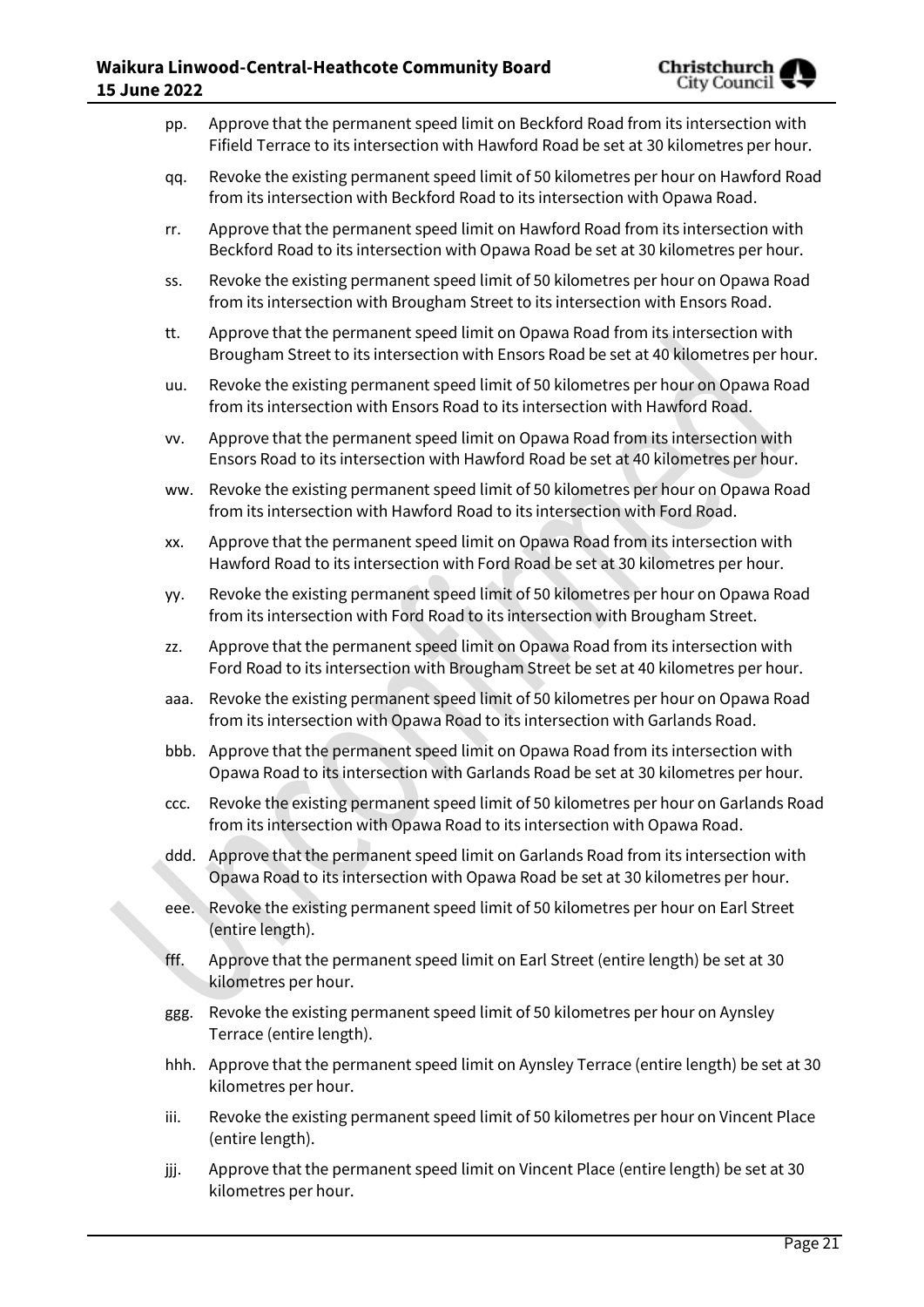- kkk. Revoke the existing permanent speed limit of 50 kilometres per hour on Vincent Place (entire length).
- lll. Approve that the permanent speed limit on Vincent Place (entire length) be set at 30 kilometres per hour.
- mmm. Revoke the existing permanent speed limit of 50 kilometres per hour on Richardson Terrace from its intersection with Opawa Road and extending in a northeasterly direction for a distance of 198 metres.
- nnn. Approve that the permanent speed limit on Richardson Terrace from its intersection with Opawa Road and extending in a north-easterly direction for a distance of 198 metres be set at 30 kilometres per hour.
- ooo. Revoke the existing permanent speed limit of 50 kilometres per hour on Clarendon Terrace from its intersection with Opawa Road and extending in a north-easterly direction for a distance of 175 metres.
- ppp. Approve that the permanent speed limit on Clarendon Terrace from its intersection with Opawa Road and extending in a north-easterly direction for a distance of 175 metres be set at 30 kilometres per hour.
- 2. Approve that these resolutions take effect when the signage that evidence the restrictions described in the staff report are in place (or removed in the case of revocations).
- 3. Authorise staff to make any typographical changes or to correct minor errors or omissions in the above descriptions of the roads to which the speed limits apply (being changes that do not affect the materiality of the resolutions).

#### Cycle lanes

Approves, pursuant to Clause 18 of the Christchurch City Council Traffic and Parking Bylaw 2017:

- 4. That a Special Vehicle Lane (Cycle) Lane be installed on the south side of Opawa Road from the intersection of Brougham Street and extending an easterly direction for a distance of 77 metres.
- 5. That a Special Vehicle Lane (Cycle) Lane be installed on the north side of Opawa Road from the intersection of Brougham Street and extending an easterly direction for a distance of 60 metres.
- 6. That a Special Vehicle Lane (Cycle) Lane be installed on the north side of Opawa Road between the intersection of Ensors Road to its intersection with Vincent Place (south).
- 7. That a Special Vehicle Lane (Cycle) Lane be installed on the south side of Opawa Road between the intersection of Ensors Road and the intersection with Ford Road.

#### General

28. Approve that these resolutions take effect when construction on infrastructure changes begins and parking signage and/or road marking that evidence the parking and stopping restrictions described in the staff report are in place (or removed in the case of revocations).

Tim Lindley/Sara Templeton **Carried**

The meeting adjourned at 6:32 pm and reconvened at 6:41 pm.

Sara Templeton left the meeting at 6:32 pm. Michelle Lomax left the meeting at 6:32 pm.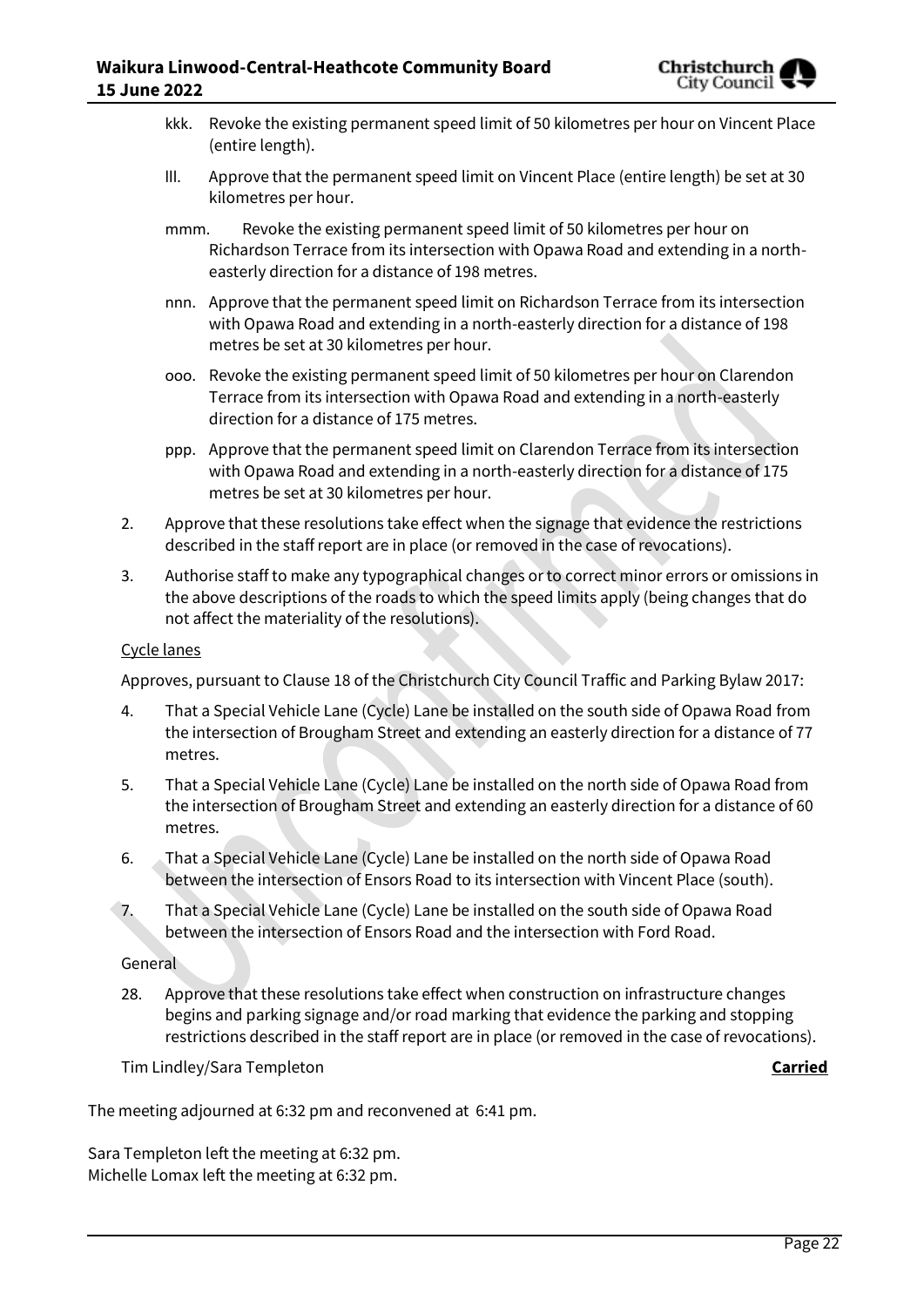

# **15. Waikura Linwood-Central-Heathcote Community Board Area Report - June 2022**

The Chairperson updated the Board on progress with the ongoing issues with the Christchurch Wastewater Treatment Plant.

Michelle Lomax returned to the meeting at 6:45 pm.

#### **Community Board Resolved LCHB/2022/00069**

#### **Part B**

That the Waikura Linwood-Central-Heathcote Community Board:

- 1. Receives the Waikura Linwood-Central-Heathcote Community Board Area Report for May 2022.
- 2. Write to the Minister of Health and the Board Area Members of Parliament outlining the Board's concerns on the lack of health response for the community following the Christchurch Wastewater Plant fire.

Jackie Simons/Sunita Gautam **Carried**

# **6. Presentation of Petitions Ngā Pākikitanga**

#### **Part B**

There was no presentation of petitions.

# **9. 80 Durham Street South - Proposed P10 Restriction**

**Community Board Resolved LCHB/2022/00070 (Original Officer Recommendations accepted without change)** 

#### **Part C**

That the Waikura Linwood-Central-Heathcote Community Board:

- 1. Approves that in accordance with Clause 7 of the Christchurch City Council's Traffic and Parking Bylaw 2017, that parking on the east side of Durham Street South commencing at a point 46 metres south of its intersection with Sandyford Street and extending in a southerly direction for a distance of 25 metres be restricted to a maximum period of 10 minutes.
- 2. Revokes any previous resolutions pertaining to traffic controls made pursuant to any bylaw to the extent that they are in conflict with the traffic controls described in resolution 1 above.
- 3. Approves that these resolutions take effect when the road markings and signs that evidence the restrictions described in the staff report are in place (or removed in the case of revocations).

Jackie Simons/Sunita Gautam **Carried**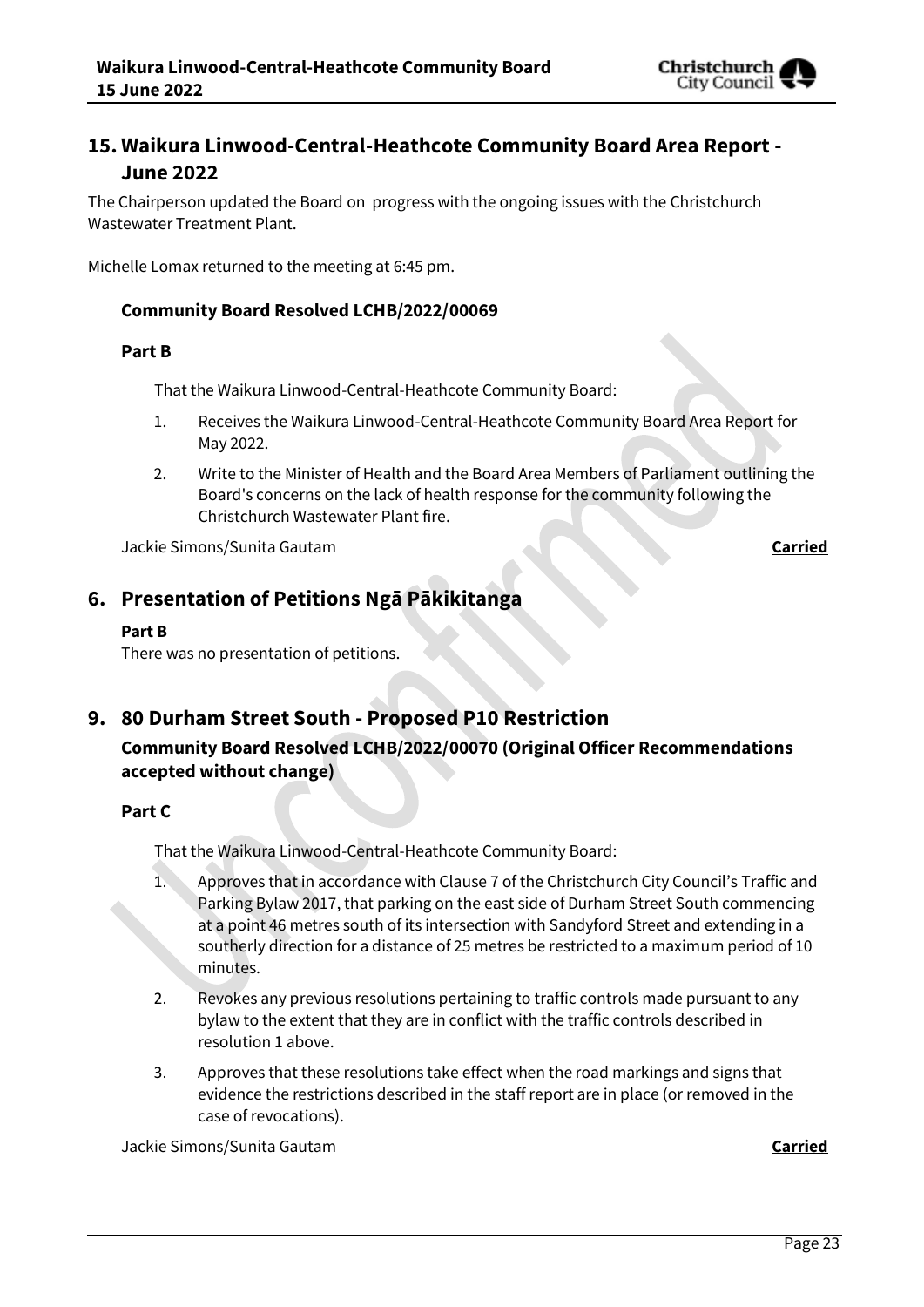

# **10. Maffeys Road - Proposed No Stopping Restrictions Community Board Resolved LCHB/2022/00071 (Original Officer Recommendations accepted without change)**

### **Part C**

That the Waikura Linwood-Central-Heathcote Community Board:

- 1. Approves that in accordance with Clause 7 of the Christchurch City Council Traffic and Parking Bylaw 2017, the stopping of vehicles be prohibited at any time on the east side of Maffeys Road commencing 42m from its intersection with McCormacks Bay Road, and extending in a north-westerly direction then southerly direction generally for a distance of 148 metres as indicated on drawing TG141008 Issue 1, dated 25/05/2022 (refer Attachment A).
- 2. Revokes any previous resolutions pertaining to traffic controls made pursuant to any bylaw to the extent that they are in conflict with the traffic controls described in resolution 1 above.
- 3. Approves that these resolutions 1 to 2 take effect when parking signage and/or road markings that evidence the restrictions described in the staff report are in place (or removed in the case of revocations).

Jackie Simons/Tim Lindley **Carried**

# **11. Waikura Linwood-Central-Heathcote 2021/22 Discretionary Response Fund Application - Avonside Childcare Centre**

# **Community Board Resolved LCHB/2022/00072 (Original Officer Recommendation accepted without change)**

### **Part C**

That the Waikura Linwood-Central-Heathcote Community Board:

Approves a grant of \$3,490 from its 2021/22 Discretionary Response Fund to Avonside 1. Childcare Centre towards carpet replacement

Jackie Simons/Sunita Gautam **Carried**

# **12. Waikura Linwood-Central-Heathcote 2021/22 Discretionary Response Fund Application - Roimata Commons Trust**

**Community Board Resolved LCHB/2022/00073 (Original Officer Recommendation accepted without change)**

### **Part C**

That the Waikura Linwood-Central-Heathcote Community Board:

 $1.$ Approves a grant of \$2,500 from its 2021/22 Discretionary Response Fund to Roimata Commons Trust for costs towards a Matariki Community Event,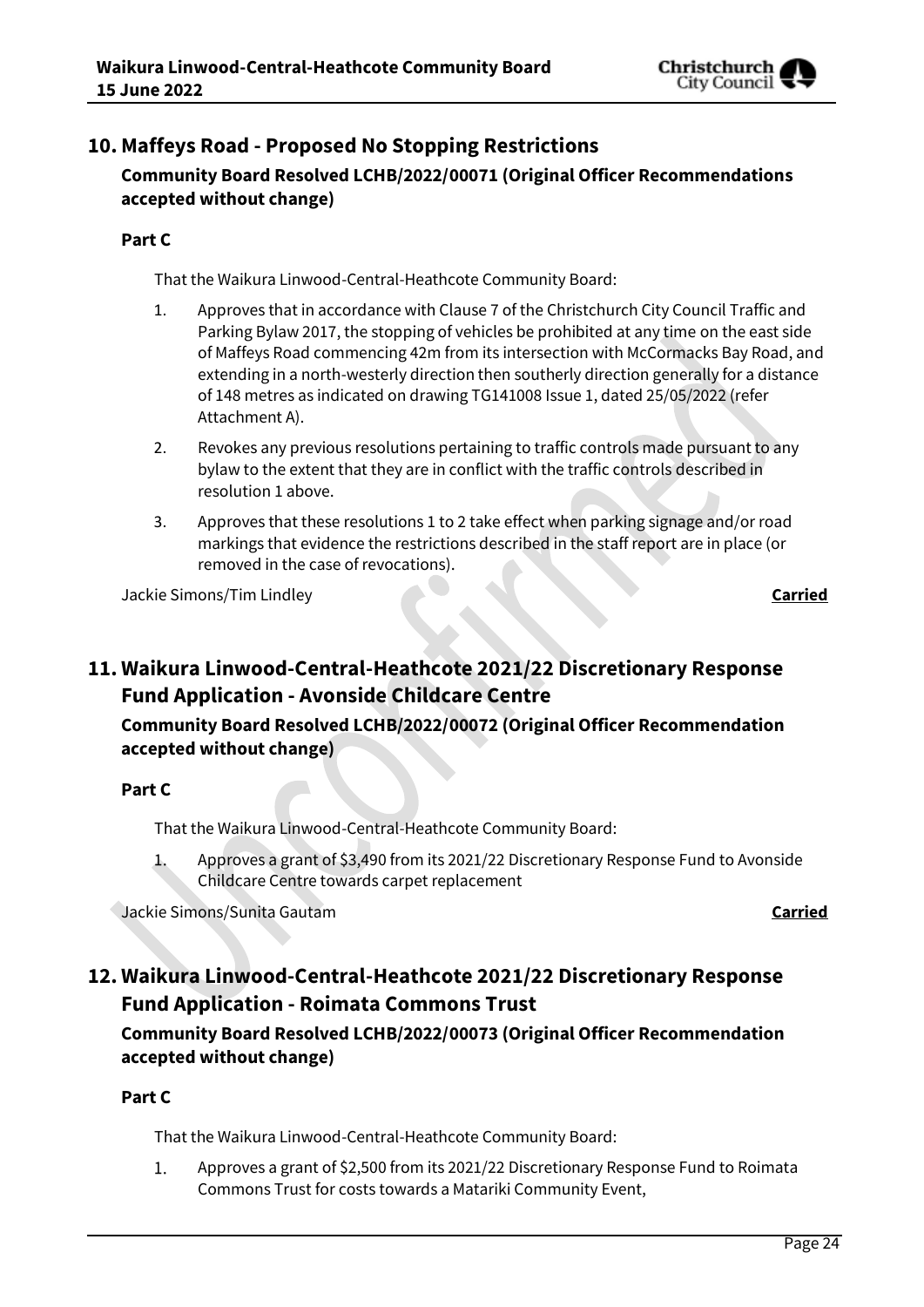

Sunita Gautam/Yani Johanson **Carried**

# **13. Waikura Linwood-Central-Heathcote 2021/22 Discretionary Response Fund Application - Cashmere Technical Football Club Floodlight Towers Officer Recommendations Ngā Tūtohu**

That the Waikura Linwood-Central-Heathcote Community Board:

Approves a grant of \$10,000 from its 2021/22 Discretionary Response Fund to Cashmere 1. Technical Football Club towards cost of floodlight towers.

### **Community Board Resolved LCHB/2022/00074**

#### **Part C**

That the Waikura Linwood-Central-Heathcote Community Board:

- 1. Approves a grant of \$10,000 from its 2021/22 Discretionary Response Fund to Cashmere Technical Football Club towards cost of floodlight towers.
- 2. Notes that if the floodlight towers are not installed within two years of 15 June 2022 that the floodlight towers would become the property of the Council.

Yani Johanson/Sunita Gautam **Carried**

# **14. Waikura Linwood-Central-Heathcote 2021-22 Discretionary Response Fund Application - Te Aratai College Jazz Band**

#### **Board Comment**

Staff advised the Board that two students are now not included in the application and the staff recommendation is therefore amended to \$2,043.

# **Officer Recommendations / Ngā Tūtohu**

That the Waikura Linwood-Central-Heathcote Community Board:

1. Approves a grant of \$3,100 from its 2021-22 Discretionary Response Fund to Te Aratai College towards the costs of seven students from Te Aratai College to participate in the Southern Jam Youth Jazz Festival from 2-7 August 2022. The granted funds are to be used towards the costs associated with attending the event for Stella Derham, David Templeton, Victor Escalante, Crisostomo Ibarra, Rowan Templeton, Matai Faataape and Ellie Skala. The granted funds are not to be used towards the costs of any supervisory staff or manager costs to attend and are to be returned if the event is cancelled or if the event is postponed beyond July 2023.

### **Community Board Resolved LCHB/2022/00075**

### **Part C**

That the Waikura Linwood-Central-Heathcote Community Board:

1. Approves a grant of \$2,043 from its 2021-22 Discretionary Response Fund to Te Aratai College towards the costs of five students from Te Aratai College to participate in the Southern Jam Youth Jazz Festival from 2-7 August 2022. The granted funds are to be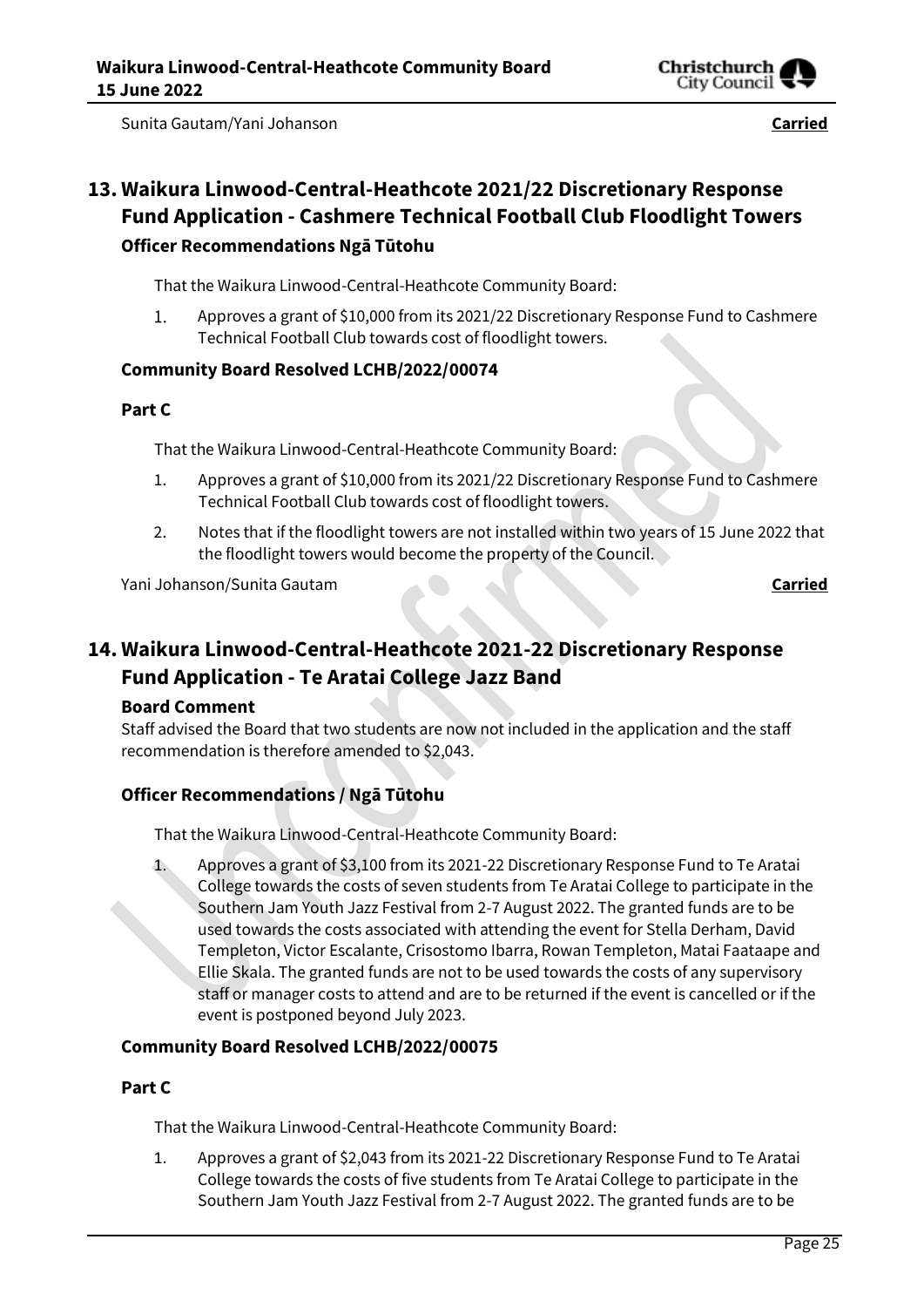

used towards the costs associated with attending the event for Stella Derham, Victor Escalante, Crisostomo Ibarra, Matai Faataape and Ellie Skala. The granted funds are not to be used towards the costs of any supervisory staff or manager costs to attend and are to be returned if the event is cancelled or if the event is postponed beyond July 2023.

Darrell Latham/Sunita Gautam **Carried**

# **16. Elected Members' Information Exchange Te Whakawhiti Whakaaro o Te Kāhui Amorangi**

#### **Part B**

Board members exchanged information on the following:

- The Board agreed not to provide comment on the Mt Cavendish Gondola Lease.
- Progress relating to Bromley Traffic issues.

#### **16.1 Waikura Linwood -Central-Heathcote Community and Youth Services Awards**

The Board discussed the receipt of a late nomination to the Board's 2022 Community and Youth Services Awards.

The Board agreed to request staff advice on the Board considering a late nomination to the Board's 2022 Community and Youth Service Awards.

#### **16.2 Penfolds Cob Cottage**

The Board discussed the progress of the rebuild of Penfolds Cob Cottage.

The Board agreed to request staff advice on the progress of the rebuild of Penfolds Cob Cottage.

#### **16.3 Te Aratai College**

The Board discussed the recent opening of Te Aratai College.

The Board agreed to request a letter be sent on behalf of the Board to Te Aratai College Board of Trustees and the Principal acknowledging their contribution to the rebuild and opening of Te Aratai College.

#### **16.4 Christchurch District Plan Change 4 - Short Term Accommodation**

The Board discussed the Environment Court's enquiry asking if the Board considers the issues on appeal amenable to court facilitated mediation.

The Board agreed that the Board considers the Christchurch District Plan Change 4 – Short Term Accommodation issues on appeal amenable to court facilitated mediation

### **16.5 Water Entities Bill Feedback**